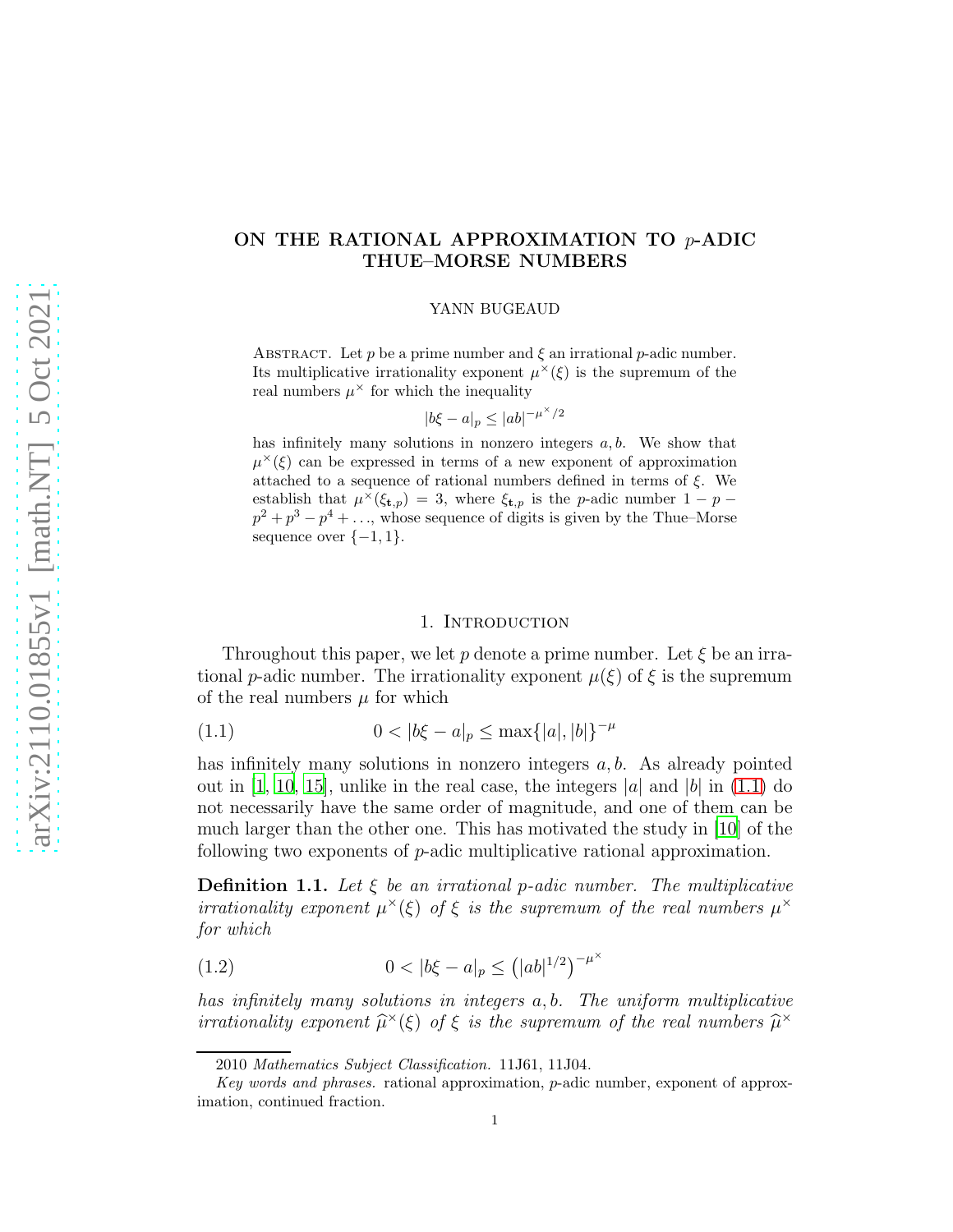for which the system

<span id="page-1-0"></span>(1.3)  $0 < |ab|^{1/2} \le X$ ,  $|b\xi - a|_p \le X^{-\widehat{\mu}^{\times}}$ 

has a solution in integers a, b for every sufficiently large real number X.

We point out that  $a$  and  $b$  are not assumed to be coprime in  $(1.1)$ ,  $(1.2)$ , nor in [\(1.3\)](#page-1-0). Adding this assumption would not change the values of  $\mu(\xi)$ and  $\mu^{\times}(\xi)$ , but would change the value of the uniform exponent  $\hat{\mu}^{\times}$  at some  $p$ -adic numbers  $\xi$ .

It follows from the Minkowski Theorem [\[12](#page-23-2), [13\]](#page-23-3) and the obvious inequality max $\{|a|, |b|\} \leq |ab|$  valid for all nonzero integers a, b that we have

<span id="page-1-1"></span>(1.4) 
$$
2 \leq \mu(\xi) \leq \mu^{\times}(\xi) \leq 2\mu(\xi).
$$

Inequalities [\(1.4\)](#page-1-1) are best possible; see [\[10\]](#page-23-0). Furthermore, [\[10,](#page-23-0) Theorem 3.1] asserts that

<span id="page-1-2"></span>(1.5) 
$$
2 \leq \widehat{\mu}^{\times}(\xi) \leq \frac{5 + \sqrt{5}}{2},
$$

for every irrational p-adic number  $\xi$ , while there exist p-adic numbers  $\xi$  with  $\hat{\mu}^{\times}(\xi) = 3$ , an example being given by the *p*-adic Liouville number  $\sum_{j\geq 1} p^{j!}$ ; see [\[10\]](#page-23-0) for additional results.

It is readily verified that  $\mu^{\times}(\xi) = \mu^{\times}(u\xi/v)$  and  $\widehat{\mu}^{\times}(\xi) = \widehat{\mu}^{\times}(u\xi/v)$  hold for every irrational p-adic number  $\xi$  and every nonzero rational number  $u/v$ . However, the exponents  $\mu^{\times}$  and  $\widehat{\mu}^{\times}$  are not invariant by rational translations. To see this, observe that  $|b\xi - a|_p = |b(\xi + 1) - (a + b)|_p$ , while the product  $|b(a + b)|$  is much larger than the product  $|ab|$  when  $|b|$ exceeds |a|. Consequently,  $\mu^{\times}(\xi + 1)$  may be strictly smaller than  $\mu^{\times}(\xi)$ .

The purpose of the present paper is to establish a somehow unexpected link between p-adic multiplicative approximation and sequences of continued fractions of rational numbers. The determination of  $\mu^{\times}(\xi)$  and  $\hat{\mu}^{\times}(\xi)$ then boils down to the study of the size of the partial quotients of an infinite sequence of rational numbers. As an example of application, we determine the exact values of  $\mu^{\times}(\xi_{t,p})$  and  $\widehat{\mu}^{\times}(\xi_{t,p})$ , where  $\xi_{t,p}$  is the p-adic Thue–Morse number over  $\{-1, 1\}$ , and lower bounds for  $\mu^{\times}(\xi_{f,p})$  and  $\widehat{\mu}^{\times}(\xi_{f,p})$ , where  $\xi_{f,p}$ is the *p*-adic Fibonacci number over  $\{0, 1\}$ .

## 2. APPROXIMATION TO  $p$ -ADIC THUE–MORSE NUMBERS

The Thue–Morse sequence  $(t_n)_{n>0}$  over  $\{-1,1\}$  is defined by  $t_0 = 1$  and the recursion  $t_{2n} = t_n, t_{2n+1} = -t_n$  for  $n \geq 0$ . The first letters of the Thue–Morse infinite word  $\mathbf{t} = t_0 t_1 t_2 \dots$  are then 1, -1, -1, 1, -1, ... Said differently, **t** is the fixed point starting by 1 of the substitution  $\tau$  defined by  $\tau(1) = 1 - 1$  and  $\tau(-1) = -11$ . Diophantine properties of real numbers whose b-ary expansion, for some integer  $b \geq 2$ , is given by the Thue–Morse sequence over some alphabet have been investigated in  $[2, 3, 7, 9]$  $[2, 3, 7, 9]$  $[2, 3, 7, 9]$  $[2, 3, 7, 9]$  $[2, 3, 7, 9]$ . In the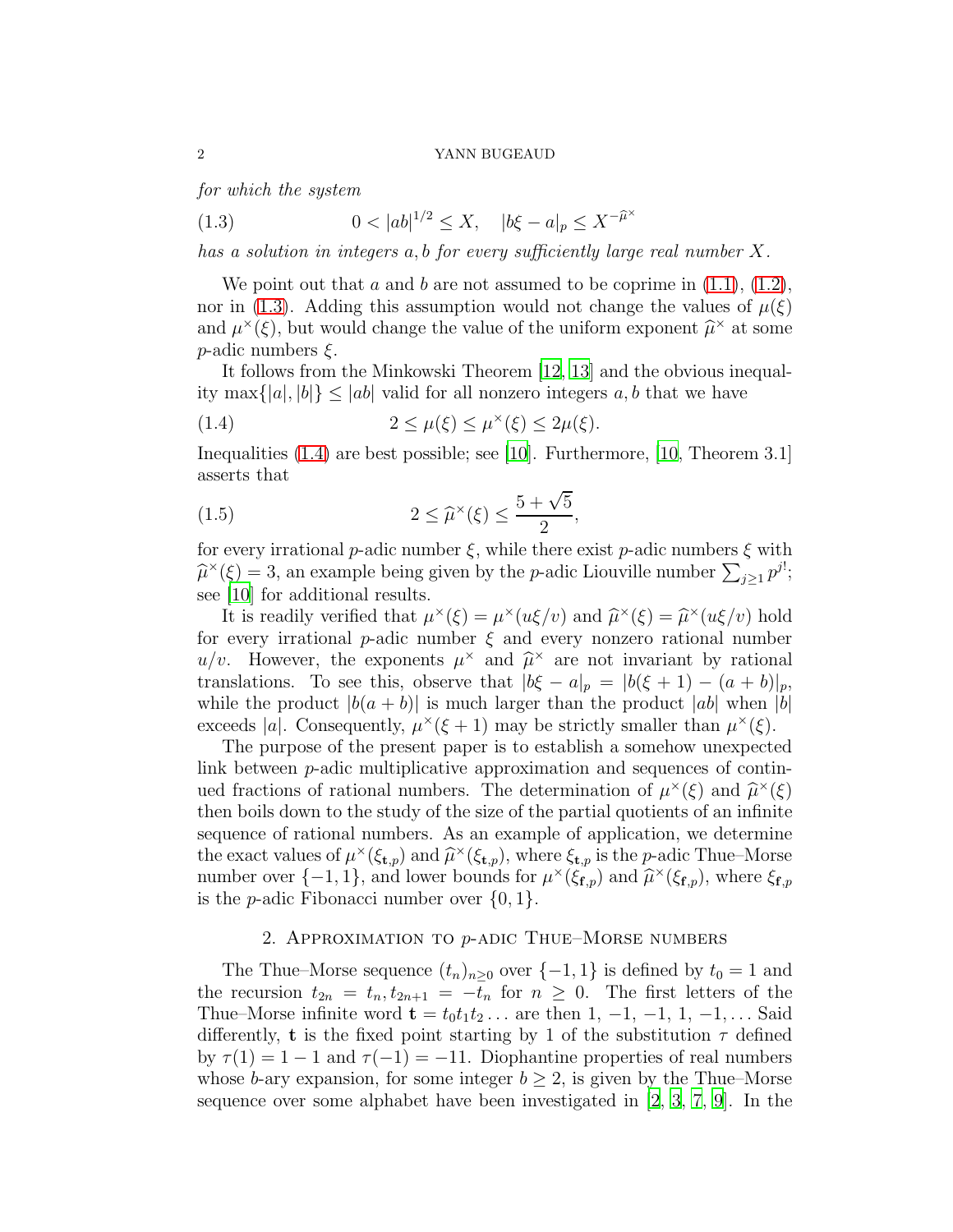present work, we study multiplicative rational approximation to the p-adic Thue–Morse number  $\xi_{t,p}$  defined by

$$
\xi_{t,p} = \sum_{n\geq 0} t_n p^n = 1 - p - p^2 + p^3 - p^4 + p^5 + p^6 - p^7 + \dots
$$

Since **t** is not ultimately periodic,  $\xi_{t,p}$  is an irrational number. It has been established in [\[11](#page-23-5)] that  $\mu(\xi_{t,p}) = 2$ . We complement this result as follows.

<span id="page-2-0"></span>**Theorem 2.1.** The p-adic Thue–Morse number  $\xi_{t,p}$  satisfies

<span id="page-2-2"></span><span id="page-2-1"></span> $\mu^{\times}(\xi_{\mathbf{t},p}) = 3$  and  $\widehat{\mu}^{\times}(\xi_{\mathbf{t},p}) = 2.$ 

More precisely, there exist positive real numbers  $c_1, c_2$  with the following properties. There exist nonzero integers a, b with |ab| arbitrarily large and

(2.1) 
$$
|b\xi_{t,p} - a|_p < c_1|ab|^{-3/2},
$$

while, for every nonzero integers r, s, we have

(2.2) 
$$
|s\xi_{t,p} - r|_p > c_2 |rs|^{-3/2}.
$$

Admittedly, it would be more natural to consider the *p*-adic number  $\xi_{\mathbf{t},p}$ whose Hensel expansion is given by the Thue–Morse sequence written over  $\{0, 1\}$ , namely the *p*-adic number

$$
\widetilde{\xi}_{\mathbf{t},p} = \sum_{n\geq 0} t_n p^n = 1 + p^3 + p^5 + p^6 + \ldots = \frac{\xi_{\mathbf{t},p}}{2} + \frac{1}{2(1-p)}.
$$

It is very likely that the conclusion of Theorem [2.1](#page-2-0) holds for  $\tilde{\xi}_{t,p}$  and, more generally, for every *p*-adic number of the form  $u\xi_{t,p} + v$ , where  $u, v$ are rational numbers with  $u$  nonzero. The difficulty lies in the control of  $|b(u\xi_{t,p}+v)-a|_p$  when  $|b|$  exceeds  $|a|$ ; see at the end of Section [7](#page-17-0) for a short discussion. In principle, the same method based on Hankel determinants and Padé approximants could be used, but new non-vanishing results for Hankel determinants are needed.

The strategy of the proof is the following. The easiest part, done in Section [4,](#page-10-0) consists in using repetitions in the Thue–Morse word to exhibit an infinite family of integer pairs  $(a, b)$  realizing  $(2.1)$ . Then, to prove that there are no better approximations, we apply an idea of Mahler to associate with every solution to

<span id="page-2-3"></span>
$$
|b\xi_{\mathbf{t},p} - a|_p < \frac{1}{2|ab|}
$$

an integer  $m$  and a large partial quotient of the rational number

(2.3) 
$$
z_m = z_{m,p} = \frac{t_{m-1}}{p} + \frac{t_{m-2}}{p^2} + \ldots + \frac{t_0}{p^m}.
$$

This allows us to transform a Diophantine question on  $p$ -adic numbers into a Diophantine question on a sequence of rational numbers. As a consequence,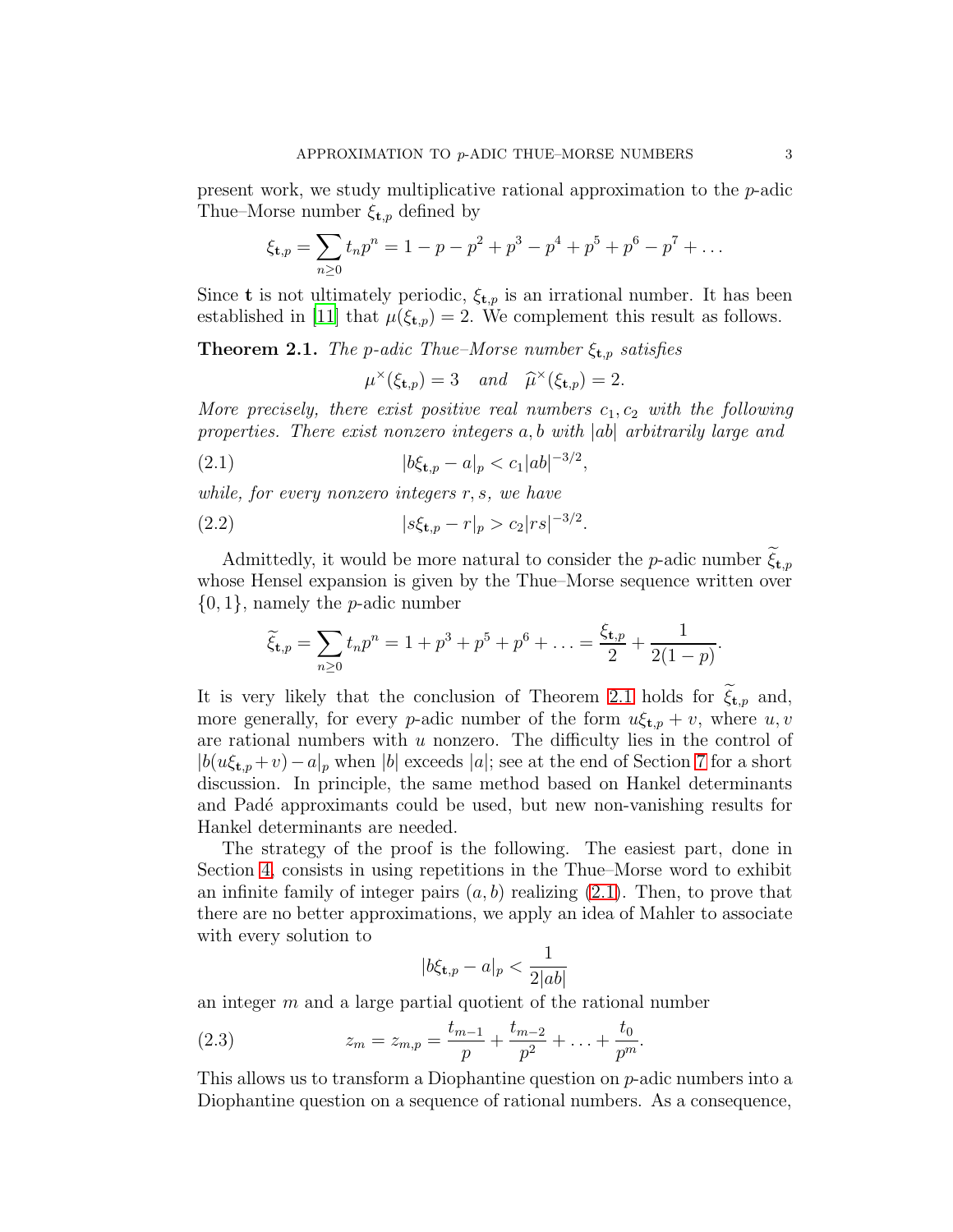in order to establish [\(2.2\)](#page-2-2), it is sufficient to prove that no  $z_m$  has a partial quotient exceeding some absolute constant times  $p^{m/3}$ ; see Proposition [3.5.](#page-9-0) Furthermore, we derive from an easy relation between the rational numbers  $z<sub>m</sub>$  and  $z<sub>n</sub>$ , for distinct integers  $m, n$ , that the quotient of the largest partial quotient of  $z_m$  by that of  $z_n$  is, roughly speaking, bounded from above by  $p^{|m-n|}$  and from below by  $p^{-|m-n|}$ . Consequently, it is sufficient for our purpose to prove that, for every large integer k, neither  $z_{2^k}$ , nor  $z_{3\cdot2^k}$  have very large partial quotients (apart, in the case of  $z_{3\cdot2^k}$ , from the one coming from a solution to  $(2.1)$ ). Very good bounds for the partial quotients of  $z_{2^k}$  have been obtained in [\[8\]](#page-22-4); see Theorem [6.2](#page-16-0) below. Regarding  $z_{3\cdot2^k}$ , we use a similar argument as in [\[7\]](#page-22-3) to get in Section [5](#page-12-0) an upper bound for its partial quotients strong enough for our purpose. The proof of Theorem [2.1](#page-2-0) is completed in Section [6.](#page-15-0) We discuss the case of the  $p$ -adic Fibonacci number in Section [7,](#page-17-0) while the last section is devoted to additional comments and alternative proofs of some results of [\[10\]](#page-23-0).

Throughout this text, the constants implied by  $\ll$  and  $\approx$  are positive and absolute, and those implied by  $\ll_c$  and  $\gtrsim_c$  are positive and depend at most on the parameter c.

# <span id="page-3-1"></span>3. Diophantine exponents associated with sequences of rational numbers

In this section, we use an idea of Mahler [\[14,](#page-23-6) pp. 64–67] to make a link between the multiplicative Diophantine exponents of a  $p$ -adic number  $\xi$  and new exponents of approximation associated with an infinite sequence of rational numbers defined by means of the Hensel expansion of  $\xi$  or some other expansion  $c_0 + c_1 p + c_2 p^2 + \dots$  of  $\xi$ , where  $(c_k)_{k \geq 0}$  is a bounded sequence of integers.

<span id="page-3-0"></span>**Definition 3.1.** Let  $b \geq 2$  be an integer. Let  $\mathbf{c} = (c_k)_{k \geq 0}$  be a bounded sequence of integers and define

$$
x_m = \frac{c_0}{b^m} + \frac{c_1}{b^{m-1}} + \ldots + \frac{c_{m-1}}{b}, \quad m \ge 1.
$$

We denote by  $\eta_b(c)$  (resp.,  $\widehat{\eta}_b(c)$ ) the supremum of the real numbers  $\eta$  such that, for arbitrarily large m (resp., for every m large enough), the rational number  $x_m$  has a partial quotient greater than  $b^{mn}$ . Said differently, if for  $m \geq 1$  we let  $\eta_m$  denote the real number such that the largest partial quotient of  $x_m$  is equal to  $b^{n_m m}$ , then we have

$$
\eta_b(\mathbf{c}) = \limsup_{m \to +\infty} \eta_m, \quad \widehat{\eta}_b(\mathbf{c}) = \liminf_{m \to +\infty} \eta_m.
$$

The exponents  $\eta_b$  and  $\hat{\eta}_b$  take their values in the interval [0, 1]. They can also be defined for unbounded sequences c, but for simplicity we do not discuss this case. In the sequel, we only consider the case where b is a prime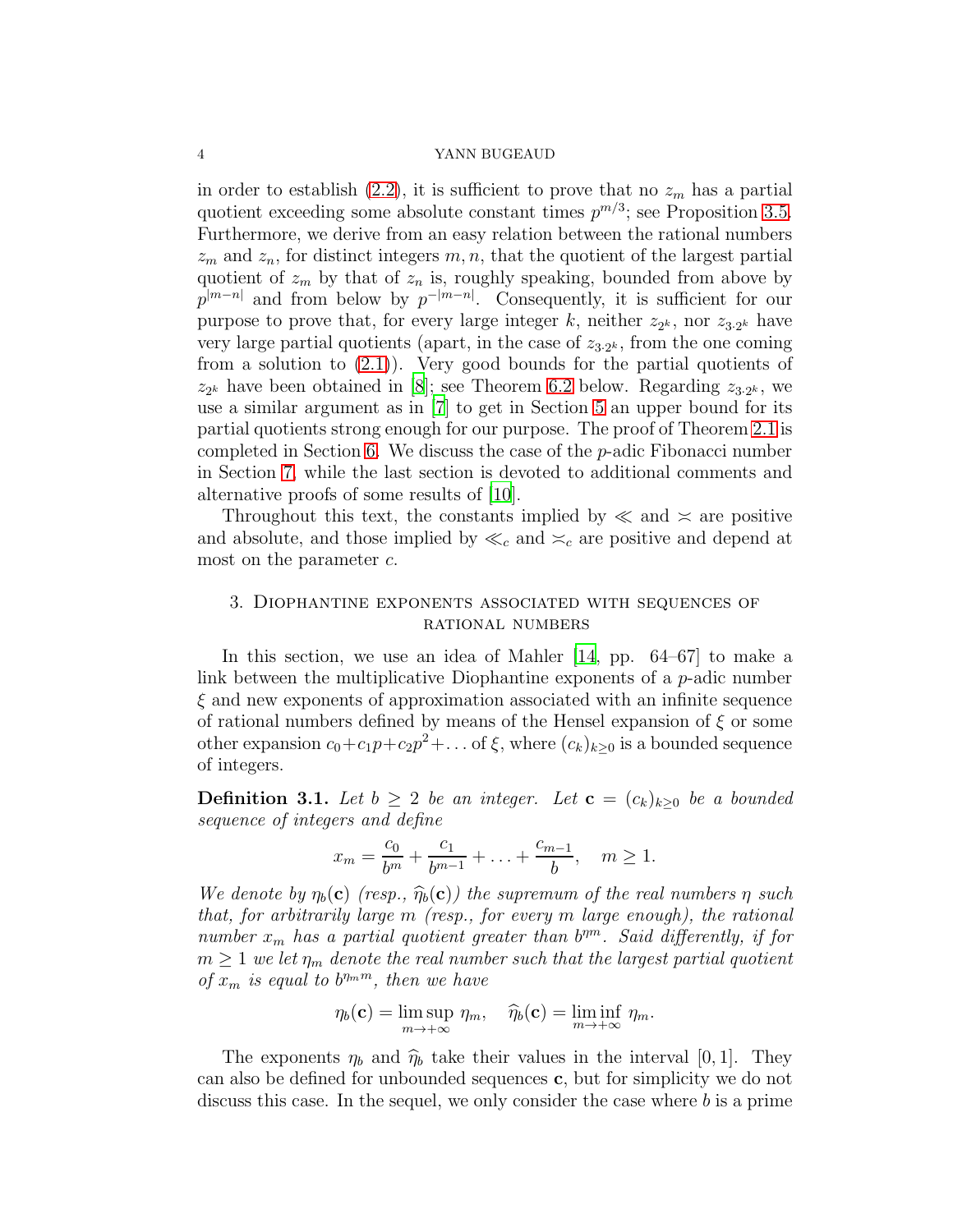number and, when there is no ambiguity, we simply write  $\eta$  and  $\hat{\eta}$ , without subscript.

Throughout the rest of this section, p denotes a prime number and we let  $\mathbf{c} = (c_k)_{k>0}$  and  $(x_m)_{m>1}$  be as in Definition [3.1](#page-3-0) with  $b = p$ .

We begin with an analysis of the evolution of the partial quotients of the rational numbers  $x_m$ . We refer to [\[6](#page-22-5), [16](#page-23-7)] for an introduction to the theory of continued fractions and use classical results without further notice.

**Definition 3.2.** Let  $[a_0; a_1, a_2, \ldots]$  be a real number. For a positive integer m, we say that the partial quotient  $a_m$  and the convergent  $[a_0; a_1, a_2, \ldots, a_{m-1}]$ are associated.

Let  $m \geq 2$  be an integer and  $a/b$  a convergent of  $x_m$  associated with the partial quotient r. Assume that  $r \geq 2p$ . It follows from the theory of continued fractions that

$$
\frac{1}{(r+2)b^2} < \left| x_m - \frac{a}{b} \right| < \frac{1}{rb^2}.
$$

Since  $px_m = x_{m-1} + c_{m-1}$ , we get

<span id="page-4-0"></span>
$$
(3.1) \qquad \frac{p}{(r+2)b^2} < \left| x_{m-1} - \frac{pa - bc_{m-1}}{b} \right| = p \left| x_m - \frac{a}{b} \right| < \frac{p}{rb^2} \le \frac{1}{2b^2}.
$$

By Legendre's theorem, the rational number  $(pa - bc_{m-1})/b$  is a convergent of  $x_{m-1}$ . If p does not divide b, then it is written under its reduced form and is associated with a partial quotient  $r'$  satisfying

$$
\frac{1}{(r'+2)b^2} < \left| x_{m-1} - \frac{pa - bc_{m-1}}{b} \right| < \frac{1}{r'b^2},
$$

thus,  $r/p-2 < r' < (r+2)/p$ , by [\(3.1\)](#page-4-0). If p divides b, then  $(a$  $bc_{m-1}/p$ /(b/p) is a convergent of  $x_{m-1}$  written under its reduced form and associated with a partial quotient  $r'$  satisfying

$$
\frac{1}{(r'+2)(b/p)^2} < \left| x_{m-1} - \frac{a - bc_{m-1}/p}{(b/p)} \right| < \frac{1}{r'(b/p)^2},
$$

thus,  $pr - 2 < r' < p(r + 2)$ , again by [\(3.1\)](#page-4-0).

Likewise, since  $x_{m+1} = (x_m + c_m)/p$ , we get

$$
\frac{1}{(r+2)pb^2} < \left| x_{m+1} - \frac{a + bc_m}{bp} \right| = \frac{1}{p} \left| x_m - \frac{a}{b} \right| < \frac{1}{rpb^2} \le \frac{1}{2(pb)^2}.
$$

By Legendre's theorem, the rational number  $(a+bc_m)/(bp)$  is a convergent of  $x_{m+1}$ . If p does not divide  $a+bc_m$ , then it is written under its reduced form and is associated with a partial quotient r' satisfying  $r/p-2 < r' < (r+2)/p$ . If p divides  $a + bc_m$ , then  $((a + bc_m)/p)/b$  is a convergent of  $x_{m-1}$  written under its reduced form and associated with a partial quotient  $r'$  satisfying  $pr - 2 < r' < p(r + 2).$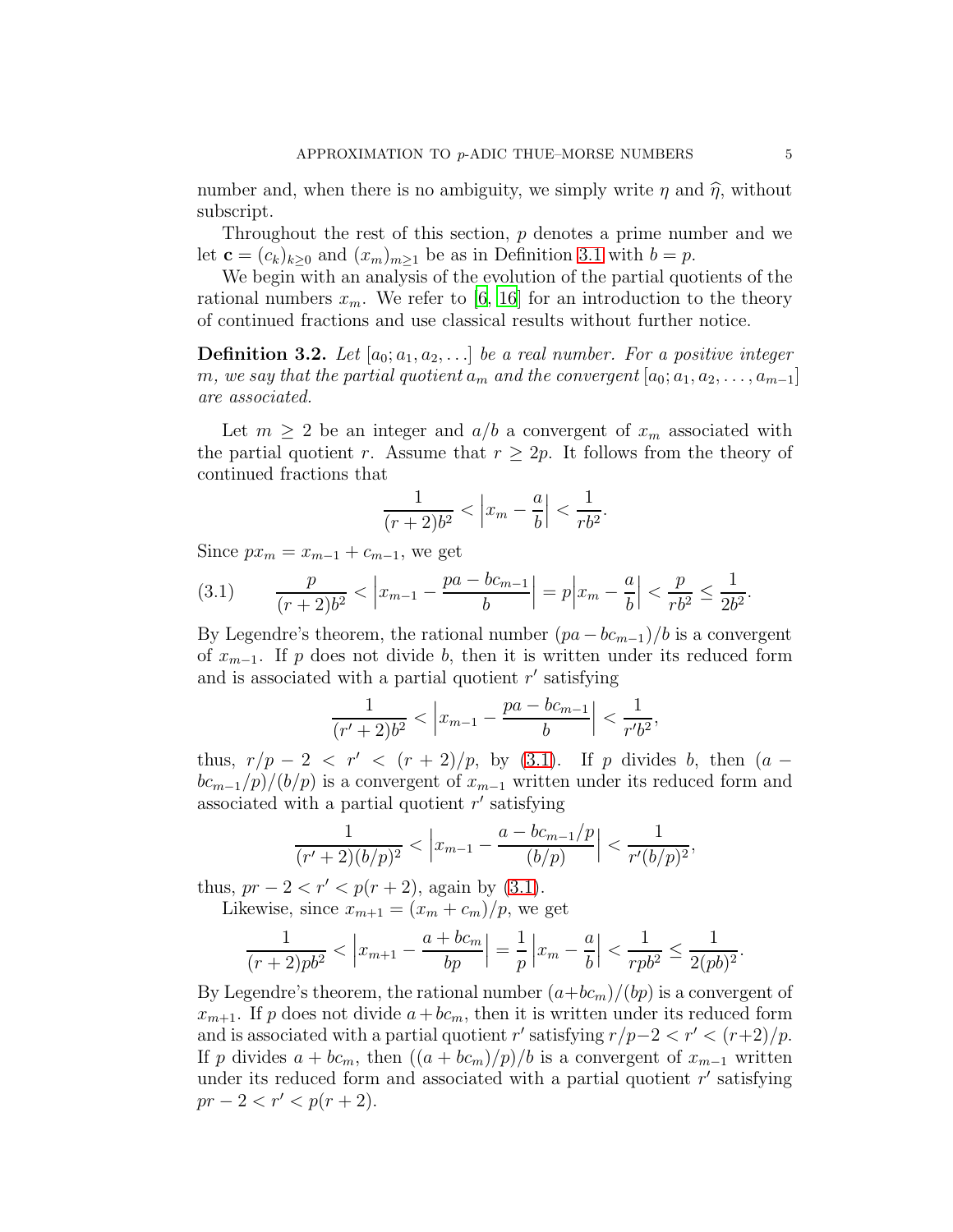Since a and b are coprime, p cannot simultaneously divide b and  $a+bc_m$ . Consequently, when  $a/b$  is a convergent to  $x_m$  associated with a partial quotient r greater than  $2p$ , only three cases can occur, namely:

(i)  $x_{m-1}$  has a convergent of denominator b associated to a partial quotient in the interval  $(r/p-2, r/p+1)$  and  $x_{m+1}$  has a convergent of denominator bp associated to a partial quotient in the interval  $(r/p-2, r/p+1);$ 

 $(ii)$   $x_{m-1}$  has a convergent of denominator b associated to a partial quotient in the interval  $(r/p-2, r/p+1)$  and  $x_{m+1}$  has a convergent of denominator b associated to a partial quotient in the interval  $(pr-2, p(r+2))$ .

 $(iii)$   $x_{m-1}$  has a convergent of denominator  $b/p$  associated to a partial quotient in the interval  $(pr-2, p(r+2))$  and  $x_{m+1}$  has a convergent of denominator bp associated to a partial quotient in  $(r/p-2, r/p+1)$ .

In Case (i) we say that r is a maximal partial quotient of  $x_m$ .

The same argument shows that the following holds. Let  $h$  be any positive integer such that  $r \geq 2p^h$ . If p does not divide b, then  $x_{m-h}$  has a convergent of denominator b associated to a partial quotient  $r_{m-h}$  with

$$
rp^{-h} - 2 < r_{m-h} < (r+2)p^{-h}.
$$

If p does not divide  $a + bc_m$ , then  $x_{m+h}$  has a convergent of denominator  $bp^{h}$  associated to a partial quotient  $r_{m+h}$  with

$$
rp^{-h} - 2 < r_{m+h} < (r+2)p^{-h}.
$$

Furthermore, if  $x_m, x_{m+1}, \ldots, x_{m+h}$  have a convergent of denominator b, then  $x_{m+h}$  has a partial quotient  $r_{m+h}$  with

<span id="page-5-0"></span>
$$
p^h r - 2 < r_{m+h} < p^h (r+2).
$$

Set  $r_m = r$  and, for  $j > -m$ , set  $\widetilde{\eta}_{m+j} = (\log r_{m+j})/((m+j) \log p)$ . Assuming that  $r_m$  is a maximal partial quotient of  $x_m$ , we get

(3.2) 
$$
(m-h)\widetilde{\eta}_{m-h} = m\widetilde{\eta}_m - h + o(1),
$$

$$
(m+h)\widetilde{\eta}_{m+h} = m\widetilde{\eta}_m - h + o(1),
$$

for any integer h with  $0 \leq h < m\tilde{\eta}_m$ . Here and below, the notation  $o(1)$ refers to a quantity that tends to 0 as the indices tend to infinity. This shows that the function  $n \mapsto \tilde{\eta}_n$  increases until  $n = m$  and then decreases. In particular, if  $\tilde{\eta}_m > 1/2$ , then we get

$$
\widetilde{\eta}_{\lfloor m/2 \rfloor} = 2\widetilde{\eta}_m - 1 + o(1), \quad \widetilde{\eta}_{\lfloor 3m/2 \rfloor} = \frac{2\widetilde{\eta}_m - 1}{3} + o(1).
$$

Let  $m, n$  be integers with  $m < n$ . Inequalities [\(3.2\)](#page-5-0) imply that lower and upper bounds for the greatest partial quotient of  $x_u$  where  $m < u < n$ can be expressed in terms of the greatest partial quotients of  $x_m$  and  $x_n$ . A precise statement is as follows.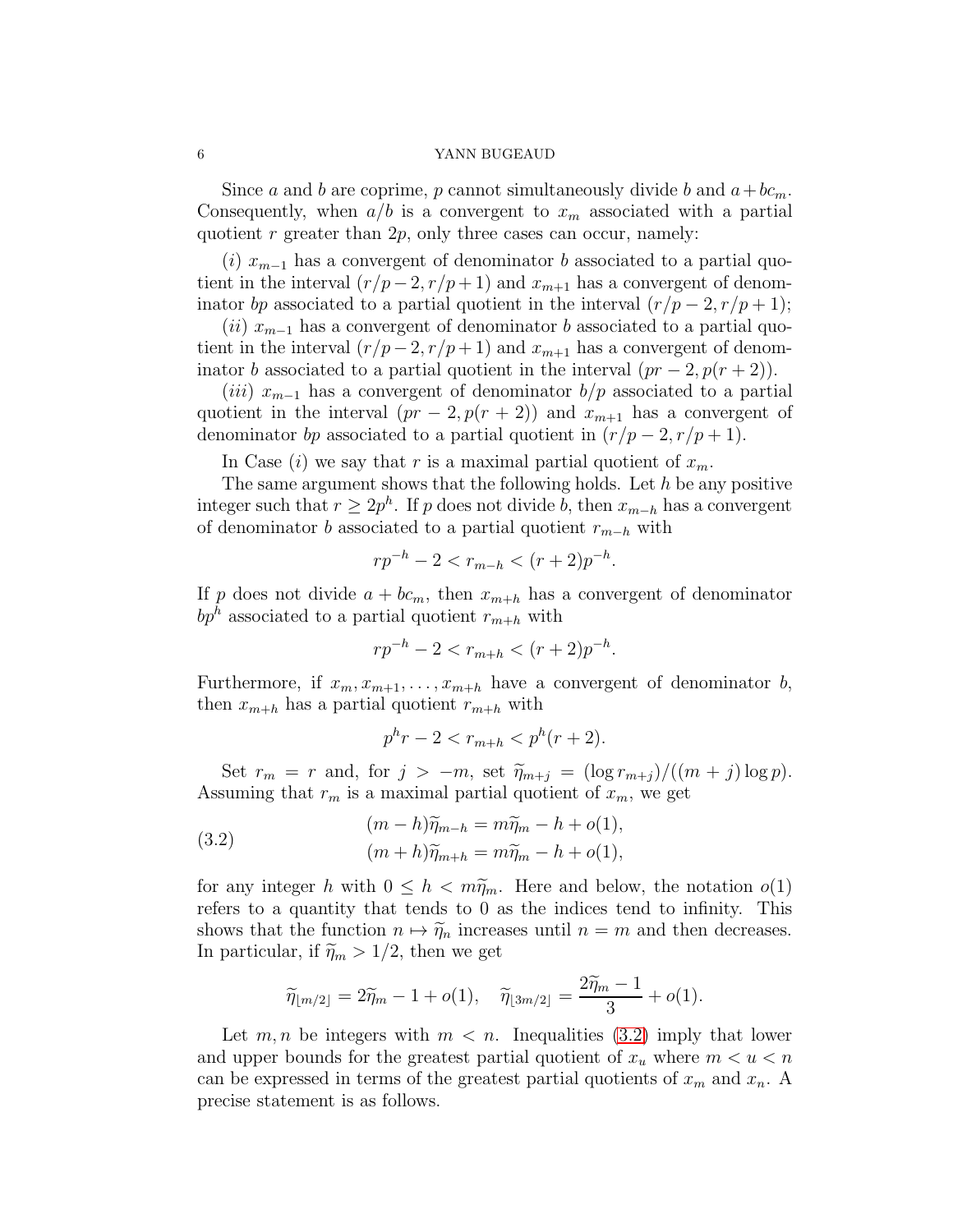<span id="page-6-1"></span>**Proposition 3.3.** Keep the notation of Definition [3.1](#page-3-0). Let  $m, n$  be integers with  $1 \leq m < n$ . For any integer u with  $m \leq u \leq n$  we have

$$
\eta_u \le \frac{n(1+\eta_n) - m(1-\eta_m)}{n(1+\eta_n) + m(1-\eta_m)} + o(1).
$$

Furthermore, if  $x_m$  and  $x_n$  have partial quotients  $\tilde{p^{m_m}}$  and  $\tilde{p^{m_n}}$ , respectively, then, for any integer u with  $m \le u \le n$  we have

$$
\eta_u \ge \frac{m(1+\widetilde{\eta}_m)-n(1-\widetilde{\eta}_n)}{m(1+\widetilde{\eta}_m)+n(1-\widetilde{\eta}_n)}+o(1).
$$

*Proof.* We may assume that  $p^{n_u}$  is a maximal partial quotient of  $x_u$ . It then follows from [\(3.2\)](#page-5-0) that

$$
m\eta_m = u\eta_u - (u - m) + o(1), \quad n\eta_n = u\eta_u - (n - u) + o(1).
$$

By eliminating  $u$ , this gives

$$
\frac{m(1-\eta_m)}{1-\eta_u} = \frac{n(1+\eta_n)}{1+\eta_u} + o(1)
$$

and

$$
\eta_u \le \frac{n(1+\eta_n) - m(1-\eta_m)}{n(1+\eta_n) + m(1-\eta_m)} + o(1).
$$

Likewise, for  $u = m + 1, \ldots, n - 1$ , it follows from [\(3.2\)](#page-5-0) that

$$
\eta_u \ge \max\left\{\frac{m\widetilde{\eta}_m - (u-m)}{u}, \frac{n\widetilde{\eta}_n - (n-u)}{u}\right\} + o(1).
$$

This maximum attains its minimal value when both quantities are equal, that is, when

$$
2u = m(1 + \widetilde{\eta}_m) + n(1 - \widetilde{\eta}_n).
$$

If this equation has no integer solution, we simply take the integer part and derive that

$$
\eta_u \ge \frac{2m\widetilde{\eta}_m + m(1 - \widetilde{\eta}_m) - n(1 - \widetilde{\eta}_n))}{m(1 + \widetilde{\eta}_m) + n(1 - \widetilde{\eta}_n)} + o(1).
$$

This implies the claimed lower bound.

The exponents  $\mu^{\times}$  and  $\eta$  are closely related to each other. As usual,  $1/0$ means infinity.

<span id="page-6-0"></span>**Theorem 3.4.** Let p be a prime number and  $\mathbf{c} = (c_k)_{k>0}$  a bounded sequence of integers. The p-adic number  $\xi = c_0 + c_1 p + c_2 p^2 + \dots$  satisfies

$$
\mu^{\times}(\xi) = \frac{2}{1 - \eta(\mathbf{c})} \quad and \quad \widehat{\mu}^{\times}(\xi) = \frac{2}{1 - \widehat{\eta}(\mathbf{c})}.
$$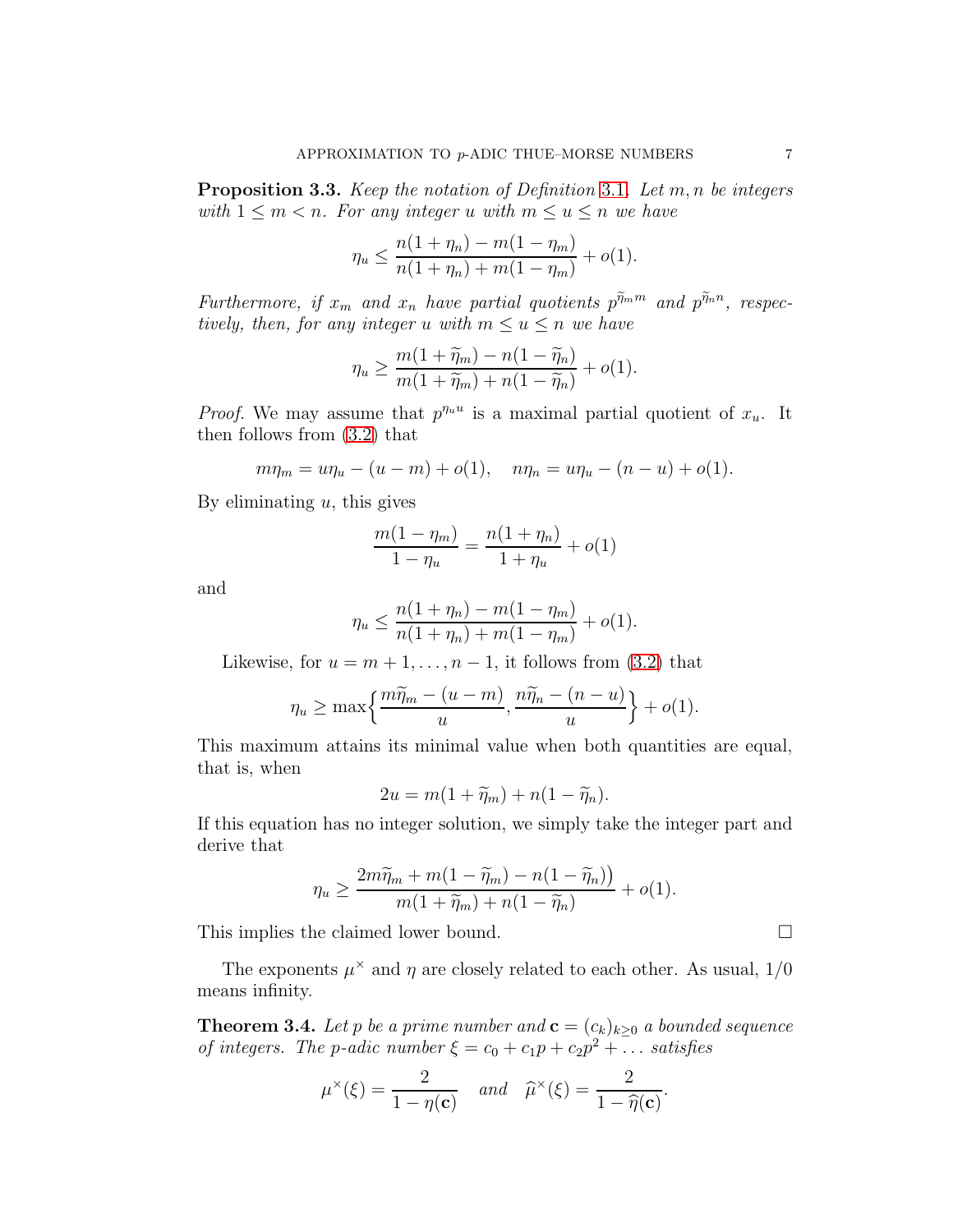We point out that, in the statement of Theorem [3.4,](#page-6-0) it is not assumed that **c** is the Hensel expansion of  $\xi$ . We only assume that **c** is bounded, but this is mostly by convenience.

Intuitively, there is no reason for  $\eta(c)$  to be equal to  $\eta(c')$  when two sequences **c** and **c'** differ only by their first term, since  $x_m$  may well have a very large partial quotient, while  $x_m + \frac{1}{p^m}$  has none. Said differently,  $\mu^{\times}(\xi)$ and  $\mu^{\times}(\xi+1)$  may well be different, as we have already noticed.

*Proof.* Without any restriction, we assume that  $c_0$  is nonzero. For  $m \geq 1$ , set

<span id="page-7-0"></span>
$$
C_m = c_0 + c_1 p + c_2 p^2 + \ldots + c_{m-1} p^{m-1}.
$$

Let  $a, b$  be coprime integers satisfying

(3.3) 
$$
|ab| \cdot \left|\xi - \frac{a}{b}\right|_p < \frac{1}{2}, \quad b \ge 1.
$$

Since  $c_0$  is nonzero, p does not divide the product ab. Let m be the positive integer such that  $|b\xi - a|_p = p^{-m}$ . Since  $|\xi - C_m|_p \leq p^{-m}$ , we deduce that  $p^m$  divides  $bC_m - a$ . Thus, there exists an integer T, which may be divisible by p, such that

$$
bC_m - a = p^m T.
$$

Furthermore, it follows from [\(3.3\)](#page-7-0) that  $2|ab| < p^m$ . Consequently, we get

$$
\left|b\frac{C_m}{p^m}-T\right|=\frac{|a|}{p^m}<\frac{1}{2b},
$$

and, by Legendre's theorem,  $T/b$  is a convergent of  $C_m/p^m$ . Note that  $T/b$  is written in its lowest form, since a and b are coprime. Also, we have  $b < p^m$ .

We can say a bit more. Write

$$
\frac{C_m}{p^m} = [0; r_1, \dots, r_k], \quad \frac{T}{b} = [0; r_1, \dots, r_j],
$$

with  $j < k$  and  $r_k = 1$  (recall that a rational number has two different continued fraction expansions, and only one of them terminates with 1, except for  $1 = \vert 0; 1 \vert$ ). Then,

<span id="page-7-1"></span>
$$
\frac{1}{3r_{j+1}b^2} \le \frac{|a|}{bp^m} = \left|\frac{C_m}{p^m} - \frac{T}{b}\right| \le \frac{1}{r_{j+1}b^2},
$$

giving that

(3.4) 
$$
\frac{p^m}{3b|a|} \le r_{j+1} \le \frac{p^m}{b|a|}.
$$

Define  $\eta$  by  $r_{j+1} = p^{\eta m}$ . Then, we get

$$
|3ba|^{-1/(1-\eta)} \le |b\xi - a|_p = p^{-m} \le |ba|^{-1/(1-\eta)}.
$$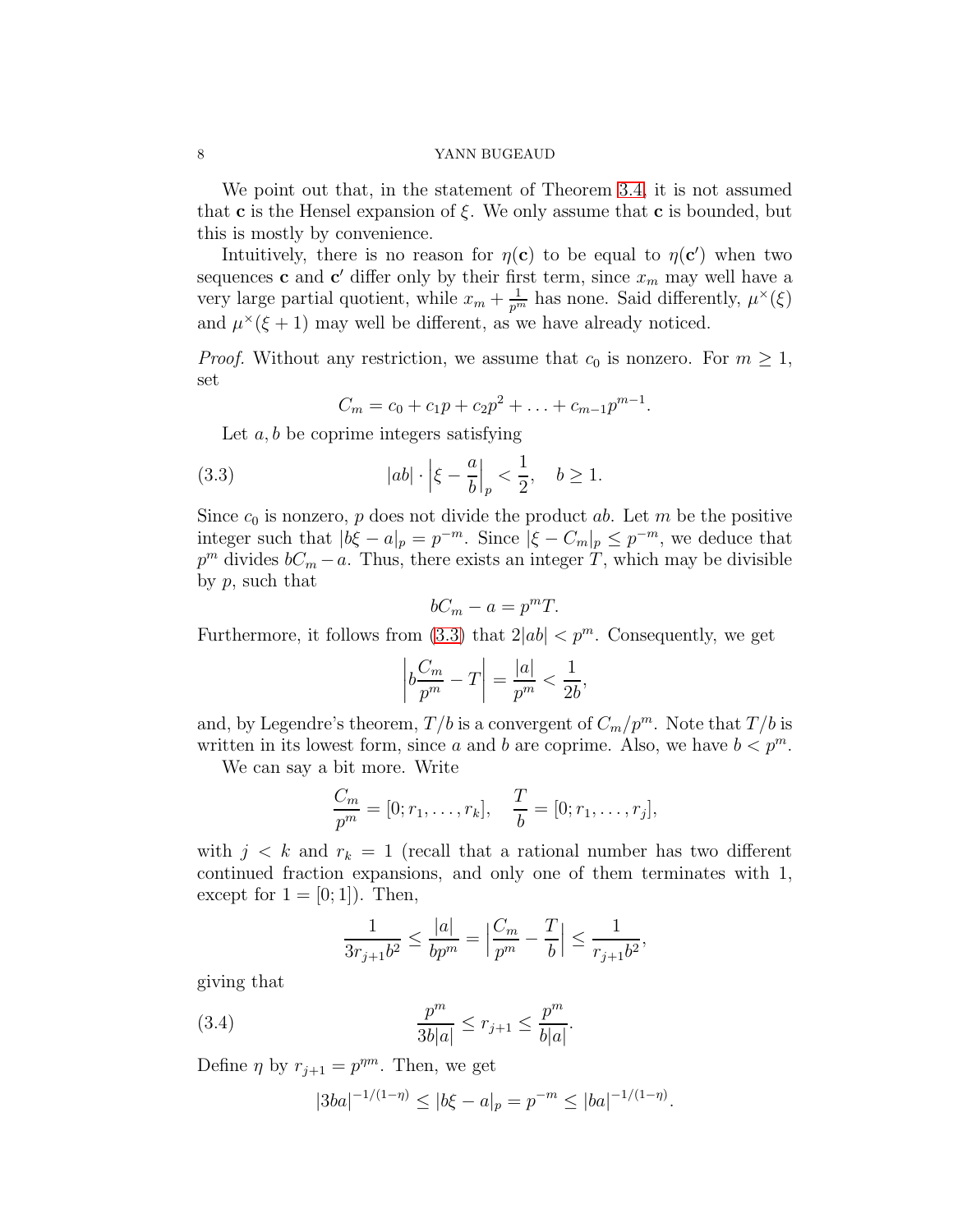Since, for every  $\varepsilon > 0$  there are integers a, b, m as above with m arbitrarily large and  $p^{-m} < |ab|^{-\mu^{\times}(\xi)+\varepsilon}$ , this implies the inequality

$$
\eta(\mathbf{c}) \ge 1 - \frac{2}{\mu^{\times}(\xi)}.
$$

Let  $m \geq 1$  be an integer. Let  $T'/b' = [0; r_1, \ldots, r_h]$  denote any convergent to  $C_m/p^m$  with  $b' < p^m$ . Set  $a' = b'C_m - p^mT'$ . Then,

$$
|b'\xi - a'|_p = |b'\xi - b'C_m + p^mT'|_p
$$
  
= |b'(c\_m p^m + c\_{m+1} p^{m+1} + ...) + p^mT'|\_p \le p^{-m},

with equality if and only if p does not divide  $b'c_m + T'$ . As above, we have

$$
\frac{1}{3r_{h+1}b'^2} \le \frac{|a'|}{b'p^m} = \left|\frac{C_m}{p^m} - \frac{T'}{b'}\right| \le \frac{1}{r_{h+1}b'^2},
$$

and, writing  $r_{h+1} = p^{\eta' m}$ , we get  $|a'b'| \leq p^{(1-\eta')m}$  and

$$
|b'\xi - a'|_p \le p^{-m} \le |a'b'|^{-1/(1-\eta')}.
$$

This implies the inequalities

<span id="page-8-0"></span>
$$
\mu^{\times}(\xi) \ge \frac{2}{1 - \eta(\mathbf{c})}, \quad \widehat{\mu}^{\times}(\xi) \ge \frac{2}{1 - \widehat{\eta}(\mathbf{c})}.
$$

The fourth inequality is slightly more delicate to establish. We introduce the sequence of multiplicative best approximation pairs  $((a_k^{\times})$  $(\mathbf{k}^{\times}, b_{k}^{\times})_{k \geq 1}$  to  $\xi$ .

For a given *p*-adic number  $\xi$  with

(3.5) 
$$
\inf_{a,b\neq 0} |ab| \cdot |b\xi - a|_p = 0
$$

(this can be assumed, since otherwise  $\mu^{\times}(\xi) = \widehat{\mu}^{\times}(\xi) = 2$ ), we define the sequence of integer pairs  $((\tilde{a}_k^{\times})$  $_{k}^{\times},\tilde{b}_{k}^{\times}$  $(\binom{\times}{k})_{k\geq 1}$  by taking a pair of *coprime* integers  $(a, b)$  minimizing  $|b\xi - a|_p$  among all the integer pairs with  $0 < \sqrt{|ab|} \leq Q$ , and letting the positive real number  $Q$  grow to infinity. Write  $\tilde{Q}_k =$  $\sqrt{ }$  $|\tilde{a}^{\times}_k$  $_{k}^{\times}\tilde{b}_{k}^{\times}$  $\int_{k}$ for  $k \geq 1$ . By construction, we have

$$
\tilde{Q}_1 < \tilde{Q}_2 < \cdots, \quad |\tilde{b}_1^\times \xi - \tilde{a}_1^\times|_p > |\tilde{b}_2^\times \xi - \tilde{a}_2^\times|_p > \cdots.
$$

However, we cannot guarantee that  $\tilde{Q}_k | \tilde{b}_k^{\times}$  $\tilde{a}_k^{\times} \xi - \tilde{a}_k^{\times}$  $\|k\|_p > \tilde{Q}_{k+1} |\tilde{b}^{\times}_{k+1}\xi - \tilde{a}^{\times}_{k+1}|_p$ for every  $k \geq 1$ . Therefore, we extract a subsequence  $((\tilde{a}_{i_k}^{\times})$  $_{i_{k}}^{\times},\tilde{b}_{i_{k}}^{\times}$  $\binom{x}{i_k}$ <sub> $k\geq 1$ </sub> from  $\left(\left(\tilde{a}_{k}^{\times}\right)\right)$  $_{k}^{\times},\tilde{b}_{k}^{\times}$  $(k)$ <sub>k</sub> $(k)$ <sub>k</sub> $\geq$ 1, where  $i_1 = 1$  and, for  $k \geq 1$ , the index  $i_{k+1}$  is the smallest index  $j > i_k$  such that  $\tilde{Q}_j | \tilde{b}_j^{\times}$  $\check{j}$ ξ− $\tilde{a}^{\times}_{j}$  $_{j}^{\times}|_{p}<\tilde{Q}_{i_{k}}|\tilde{b}_{i_{k}}^{\times}|$  $\tilde{a}_k^{\times} \xi - \tilde{a}_{i_k}^{\times}$  $\chi_{i_k}^{\times}|_p$ . This gives an infinite subsequence since  $\xi$  satisfies [\(3.5\)](#page-8-0).

To simplify the notation, put  $a_k^{\times} = \tilde{a}_{i_k}^{\times}$  $\check{i}_k, b_k^\times = \tilde{b}_{i_k}^\times$  $\check{i_k}$ , and  $Q_k = \tilde{Q}_{i_k}$ , for  $k \geq 1$ .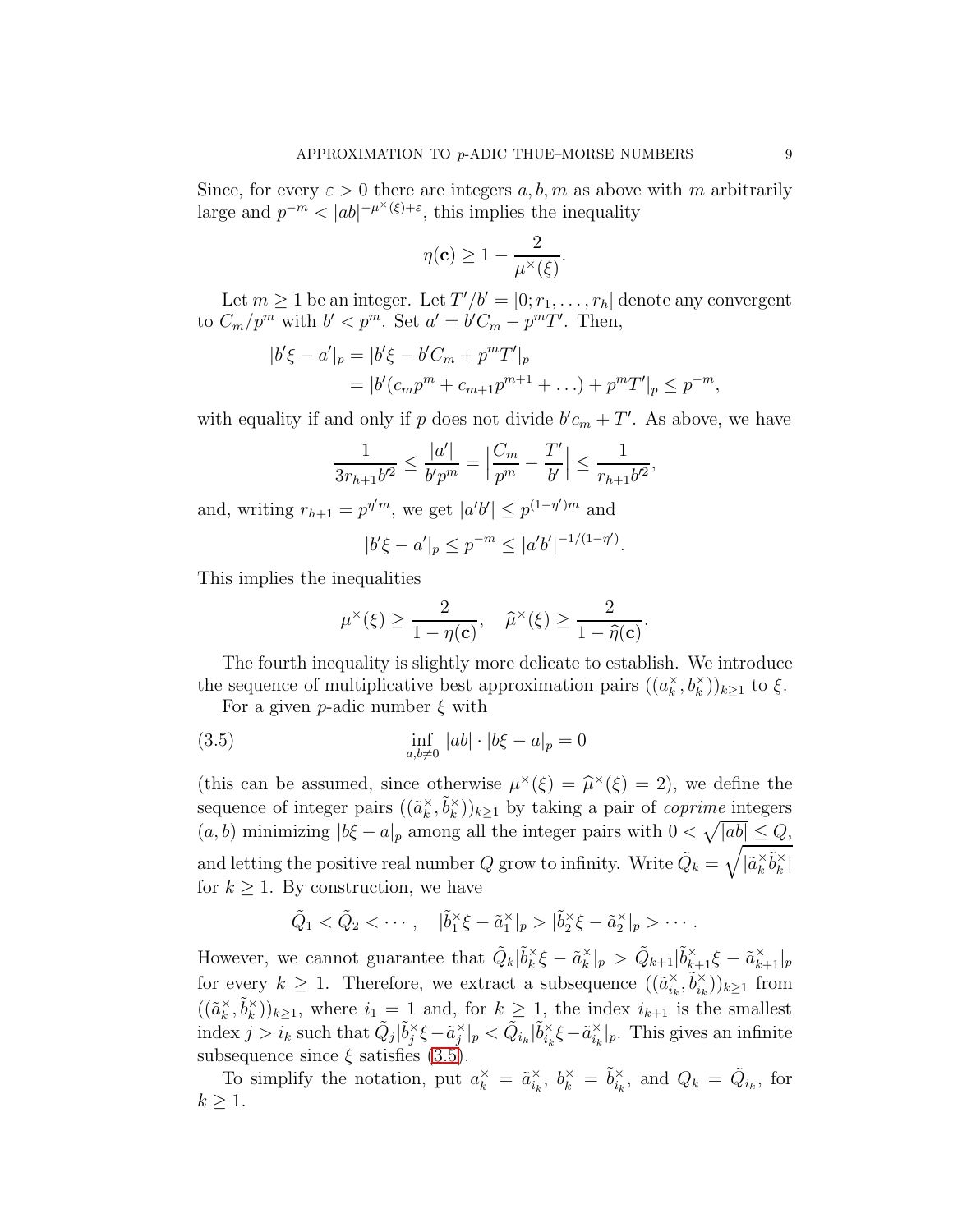Observe that

$$
\mu^{\times}(\xi) = \limsup_{k \to \infty} \frac{-\log |b_k^{\times}\xi - a_k^{\times}|_p}{\log Q_k}
$$

and

<span id="page-9-1"></span>(3.6) 
$$
\widehat{\mu}^{\times}(\xi) = \liminf_{k \to \infty} \frac{-\log |b_k^{\times}\xi - a_k^{\times}|_p + \log(Q_{k+1}/Q_k)}{\log Q_{k+1}}.
$$

Take two consecutive best approximation pairs  $(a_k^{\times})$  $(\mathbf{a}_{k+1}^{\times}, \mathbf{b}_{k+1}^{\times}), (\mathbf{a}_{k+1}^{\times}, \mathbf{b}_{k+1}^{\times}),$  and define  $m_k$  and  $m_{k+1}$  by

$$
|b_k^{\times} \xi - a_k^{\times}|_p = p^{-m_k}, \quad |b_{k+1}^{\times} \xi - a_{k+1}^{\times}|_p = p^{-m_{k+1}}.
$$

It follows from [\(3.4\)](#page-7-1) that the largest partial quotients of  $x_{m_k}$  and  $x_{m_{k+1}}$  are  $\asymp p^{m_k} Q_k^{-2}$  $k^{-2}$  and  $\leq p^{m_{k+1}} Q_{k+1}^{-2}$ , respectively. We apply the second inequality of Proposition [3.3](#page-6-1) with

$$
m = m_k
$$
,  $\widetilde{\eta}_m = 1 - \frac{\log Q_k^2}{m_k \log p}$ ,  $n = m_{k+1}$ ,  $\widetilde{\eta}_n = 1 - \frac{\log Q_{k+1}^2}{m_{k+1} \log p}$ 

to derive that any  $x_u$  with  $m_k < u < m_{k+1}$  has a partial quotient at least as large as  $p^{\eta_u u}$  with

$$
\eta_u \ge \frac{(2m_k \log p - 2 \log Q_k) - 2 \log Q_{k+1}}{(2m_k \log p - 2 \log Q_k) + 2 \log Q_{k+1}} + o(1)
$$

$$
= 1 - \frac{2 \log Q_{k+1}}{m_k \log p + \log Q_{k+1}/Q_k} + o(1).
$$

Recalling that  $m_k \log p = -\log |b_k^{\times}|$  $\kappa \xi - a_k^\times$  $_{k}^{\times}|_{p}$ , it then follows from [\(3.6\)](#page-9-1) that

$$
\widehat{\eta}(\mathbf{c}) \ge 1 - \frac{2}{\widehat{\mu}^{\times}(\xi)}
$$

.

This completes the proof of the proposition.

In the course of the proof of Theorem [3.4,](#page-6-0) we have obtained the following statement.

<span id="page-9-0"></span>**Proposition 3.5.** If there exist positive real numbers  $c_1$ ,  $\delta$  such that, for every  $m \geq 1$ , all the partial quotients of  $x_m$  are less than  $c_1 p^{\delta m}$ , then there exists  $c_2 > 0$  such that

$$
|b\xi - a|_p > c_2|ab|^{-1/(1-\delta)},
$$
 for all  $a, b$ .

If there exist positive real numbers  $c_3$ ,  $\delta$  and arbitrarily large m such that  $x_m$  has a partial quotient greater than  $c_3p^{\delta m}$ , then there exist  $c_4 > 0$  and integers a, b with  $|ab|$  arbitrarily large, such that

$$
|b\xi - a|_p < c_4 |ab|^{-1/(1-\delta)}.
$$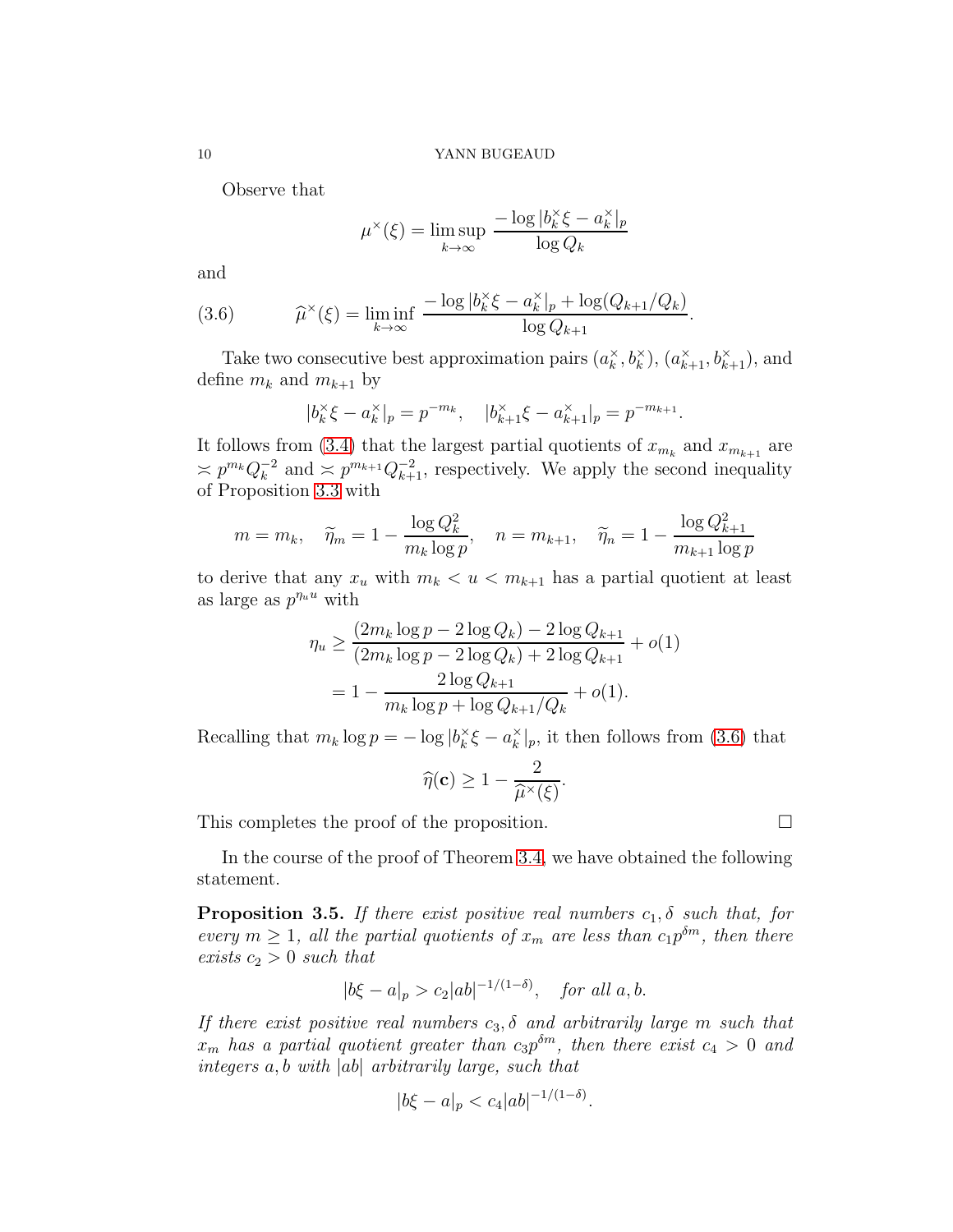# <span id="page-10-0"></span>4. Very good rational approximations to the p-adic Thue–Morse number

In this section, we use combinatorial properties of the Thue–Morse word t to establish [\(2.1\)](#page-2-1) and to exhibit an infinite family of rational numbers  $z_m$ (see [\(2.3\)](#page-2-3) for their definition) having a very large partial quotient.

Proof of [\(2.1\)](#page-2-1). Observe that

$$
(1+p^2)\xi_{\mathbf{t},p} = 1-p-2p^4+2p^5+2p^{12}-2p^{13}+\ldots,
$$

where the coefficients of  $p^6$  up to  $p^{11}$  are 0. More generally, for  $k \ge 1$ , we get

$$
(1+p^{2^k})\xi_{t,p} = R_k(p) + 2(-1)^{k+1}p^{3\cdot 2^{k+1}} + p^{3\cdot 2^{k+1}+1}s_k,
$$

where  $s_k$  is a nonzero element of  $\mathbb{Z}_p$  and  $R_k(X)$  is a polynomial with coefficients in  $\{0, \pm 1, \pm 2\}$  and of degree  $3 \cdot 2^k - 1$ .

This can be checked either by using the substitution  $\tau$ , or by a direct computation based on the recursion defining t. Namely, we observe that

 $t_j + t_{j+2} = 0$ , for  $j = 4, 5, ..., 9$ , that is, for  $j = 2^2, ..., 2^3 + 2 - 1$ ,

and

$$
t_3 + t_5 = t_{10} + t_{12} = 2, \quad t_{11} + t_{13} = -2.
$$

Furthermore,  $t_j + t_{j+2} = 0$  implies that  $t_{2j} + t_{2(j+2)} = t_{2j} + t_{2j+4} = 0$  and

$$
t_{2j+1} + t_{(2j+1)+4} = -t_j - t_{j+2} = 0.
$$

Consequently, we derive that

$$
t_j + t_{j+2^k} = 0
$$
, for  $k \ge 1$  and  $j = 2^{k+1}, \ldots, 2^{k+2} + 2^k - 1$ .

In addition, we check that

$$
t_{2^{k+1}-1} + t_{2^{k+1}+2^k-1} = 2 \cdot (-1)^{k+1}
$$
, for  $k \ge 1$ ,

and

$$
t_{2^{k+2}+2^k} + t_{2^{k+2}+2^{k+1}} = 2, \quad t_{2^{k+2}+2^k+1} + t_{2^{k+2}+2^{k+1}+1} = -2, \quad \text{for } k \ge 1.
$$
  
We get eventually

$$
y \in \text{get eventually}
$$

$$
|(1+p^{2^k})\xi_{t,p} - R_k(p)|_p = p^{-3 \cdot 2^{k+1}}, \text{ for } p \ge 3,
$$

while

$$
|(1+2^{2^k})\xi_{t,2} - R_k(2)|_2 = 2^{-3 \cdot 2^{k+1}-1}.
$$

For  $k \geq 1$ , putting

$$
b_{k,p} = 1 + p^{2^k}, \quad a_{k,p} = R_k(p),
$$

we check that

$$
|b_{k,p}| \le p^{2^k+1}, \quad |a_{k,p}| \le 2p^{3 \cdot 2^k+1},
$$

and

$$
|b_{k,p}\xi_{\mathbf{t},p} - a_{k,p}|_p \le p^{-3 \cdot 2^{k+1}} \le (2p^2 |a_{k,p}b_{k,p}|^{-1})^{3/2} \le 4p^3 |a_{k,p}b_{k,p}|^{-3/2}.
$$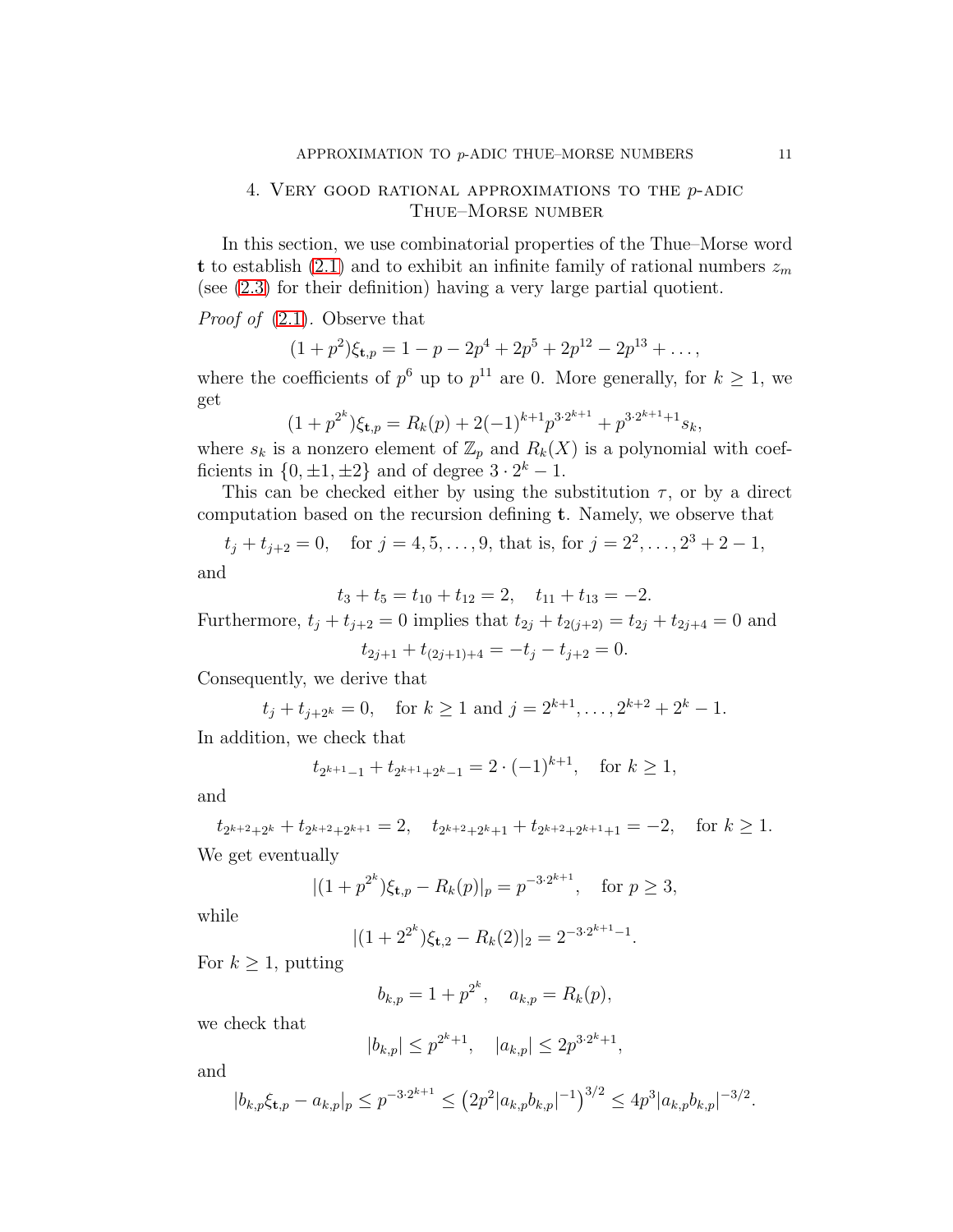This establishes [\(2.1\)](#page-2-1) and implies that  $\mu^{\times}(\xi_{t,p}) \geq 3$ .

It follows from Proposition [3.5](#page-9-0) that every rational number  $z_{3\cdot2^k}$  has a large partial quotient.

<span id="page-11-0"></span>**Proposition 4.1.** There exist a positive real number c such that, for every  $k \geq 1$ , one among the rational numbers  $z_{3\cdot2^k}$  and  $z_{3\cdot2^k+1}$  has a maximal partial quotient in  $[c^{-1}p^{2^k}, cp^{2^k}]$  associated with a convergent whose denominator is  $2^{2^{k-1}} + 1$  if  $p = 2$  and  $(p^{2^{k-1}} + 1)/2$  if p is odd.

Proof. Observe that

$$
\left(1+\frac{1}{p^2}\right)z_{12} = -\frac{1}{p} + \frac{1}{p^2} + \frac{2}{p^9} - \frac{2}{p^{10}} - \frac{1}{p^{13}} + \frac{1}{p^{14}}.
$$

Since  $t_0 = t_5$ , for any  $k \geq 1$ , the prefix of t of length  $2^k$  is equal to the suffix of length  $2^k$  of the prefix of **t** of length  $6 \cdot 2^k$ . Consequently, we have

$$
\left(1+\frac{1}{p^{2^k}}\right)z_{3\cdot 2^{k+1}} = \frac{T_k(p)}{p^{2^k}} + \frac{2}{p^{2^{k+2}+1}} - \frac{2}{p^{2^{k+2}+2}} + \dots,
$$

where  $T_k(X) = t_0 + t_1 X + \ldots + t_{2^k-1} X^{2^k-1} = \prod_{j=0}^{k-1} (1 - X^{2^j})$ . This implies

(4.1) 
$$
\frac{1}{p^{3\cdot 2^k}} \ll |(p^{2^k} + 1)z_{3\cdot 2^{k+1}} - T_k(p)| \le \frac{2}{p^{3\cdot 2^k}}.
$$

Thus, there must be a very large partial quotient in the continued fraction expansion of  $z_{3\cdot 2^{k+1}}$ . For  $h = 0, ..., k-1$ , since  $p^{2^h} - 1$  divides  $p^{2^k} - 1$ , we see that

$$
\gcd(p^{2^h}-1, p^{2^k}+1) \text{ divides } 2.
$$

Furthermore, 4 does not divide  $p^{2^k} + 1$ . We conclude that  $T_k(p)$  and  $p^{2^k} + 1$ are coprime for  $p = 2$ , while their greatest common divisor is 2 for  $p \geq 3$ . This shows that  $z_{3\cdot2^{k+1}}$  has a partial quotient  $r_{3\cdot2^{k+1}}$  with  $r_{3\cdot2^{k+1}} \geq p^{2^k}$ .

Note that  $t_{3\cdot 2^{k+1}} = t_3 = 1$ . If  $p \ge 3$ , then p does not divide  $T_k(p)+(p^{2^k}+1)$ and we conclude that  $r_{3\cdot 2^{k+1}}$  is a maximal partial quotient. For  $p=2$  we check that  $z_{3\cdot2^{k+1}+1}$  has a maximal partial quotient. This concludes the  $\Box$ 

A deeper study of the combinatorial properties of **t** shows that, for  $j \geq$ 0 and  $k \geq 1$ , there are polynomials  $R_{k,j}(X)$  of degree at most equal to  $2^{k-1}(6+j2^4) - 1$  such that

$$
p^{-2^{k-1}(12+j2^4)} \ll |(1+p^{2^k})\xi_{\mathbf{t},p} - R_{k,j}(p)|_p \le p^{-2^{k-1}(12+j2^4)}.
$$

This shows that, for every  $j \geq 0$ , there are integers a, b with  $|ab|$  arbitrarily large such that

$$
|b\xi_{\mathbf{t},p} - a|_p \asymp |ab|^{-(3+4j)/(2+4j)}.
$$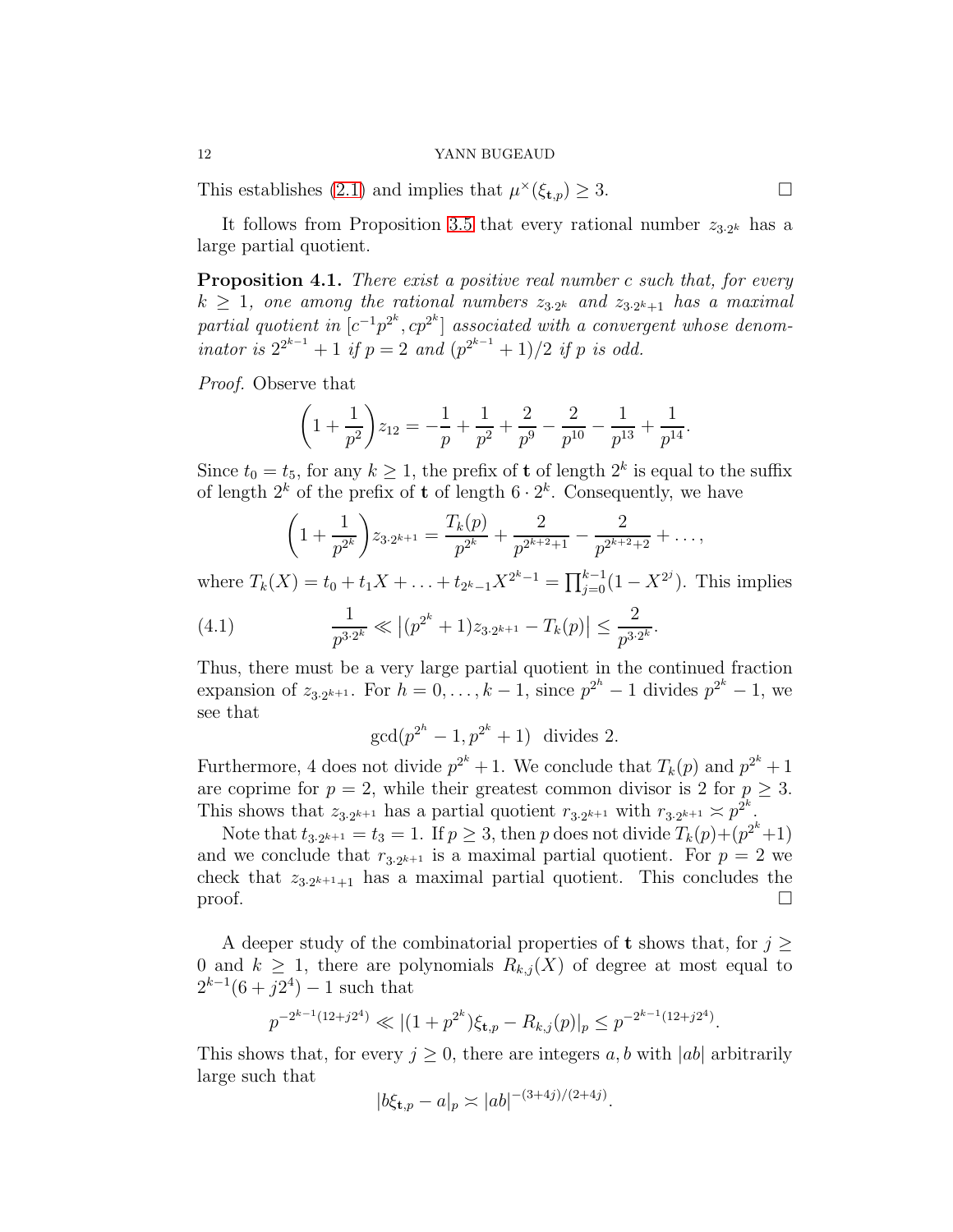The exponents form the sequence of rational numbers  $3/2$ ,  $7/6$ ,  $11/10$ , ... We suspect that, for any given  $\varepsilon > 0$ , all but finitely many solutions to

$$
|b\xi_{\mathbf{t},p} - a|_p < |ab|^{-1-\varepsilon}
$$

<span id="page-12-0"></span>belong to the families described above.

# 5. Use of Hankel determinants

For  $k \geq 1$ , let

$$
z_{3\cdot 2^k} = \frac{t_{3\cdot 2^k - 1}}{p} + \frac{t_{3\cdot 2^k - 2}}{p^2} + \ldots + \frac{t_0}{p^{3\cdot 2^k}} = [0; d_{1,k}, \ldots, d_{\ell(k),k}]
$$

denote the continued fraction expansion of  $z_{3\cdot2^k}$  with  $d_{\ell(k),k} \geq 2$ . By Propo-sition [4.1,](#page-11-0) there exists  $m(k)$  such that

<span id="page-12-1"></span>(5.1)  $d_{m(k),k} \approx p^{2^k}$  and denominator([0;  $d_{1,k}, \ldots, d_{m(k)-1,k}$ ])  $\asymp p^{2^{k-1}}$ .

To establish the upper bound  $\mu^{\times}(\xi_{t,p}) \leq 3$ , we need to ensure that the second largest partial quotient of  $z_{3\cdot2^k}$  is much smaller than  $d_{m(k),k}$ . To do this, we use Hankel determinants in a similar spirit as in [\[7,](#page-22-3) [8\]](#page-22-4).

The purpose of this section is to establish the following statement.

<span id="page-12-2"></span>Proposition 5.1. There exists a positive constant c such that, for every sufficiently large k, every partial quotient of  $z_{3.2^k}$  different from  $d_{m(k),k}$  is at most equal to  $cp^{2^{k-1}}$ .

By [\(5.1\)](#page-12-1), the partial quotients  $d_{1,k}, \ldots, d_{m(k)-1,k}$  are all  $\ll p^{2^{k-1}}$ . To establish Proposition [5.1,](#page-12-2) it thus remains for us to bound from above the partial quotients  $d_{m(k)+1,k}, \ldots, d_{\ell(k),k}$ . To this end, by [\(5.1\)](#page-12-1) it is sufficient to consider only the convergents  $a/b$  of  $z_{3\cdot2^k}$  with  $b \gg p^{3\cdot2^{k-1}}$  and to show that none of them is associated with a partial quotient  $\gg p^{2^{k-1}}$ .

The method of the proof and some additional computation yields a stronger conclusion, with  $p^{2^{k-1}}$  replaced by  $p^{2^{k-h}}$ , for some integer  $h \geq 3$ . It is even likely that the following statement holds:

For every  $\varepsilon > 0$  and every sufficiently large k, every partial quotient of  $z_{3\cdot2^k}$  different from  $d_{m(k),k}$  is at most equal to  $p^{\varepsilon 2^k}$ .

We follow very closely the argumentation of  $[7]$ , where Padé approximants are used to construct a dense, in a suitable sense, sequence of good rational approximations to the real Thue–Morse–Mahler numbers. However, our problem is different, since we have to control the partial quotients of the *rational* numbers  $z_{3 \cdot 2^k}$ .

As in [\[7](#page-22-3), [8\]](#page-22-4) we work with the Thue–Morse sequence written over the alphabet  $\{-1, 1\}$ . This is at this step of the proof that the choice of the alphabet does matter.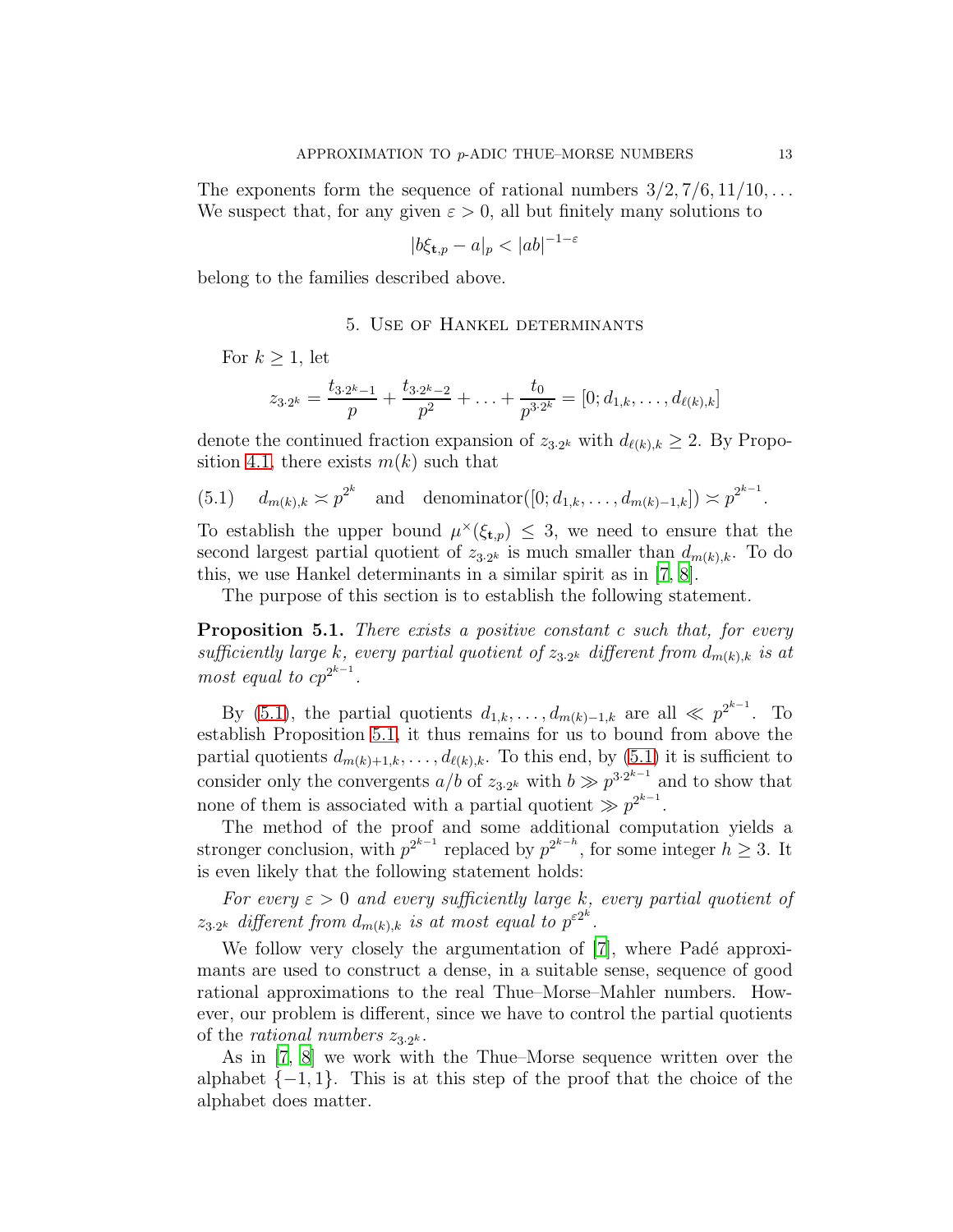Proof of Proposition [5.1](#page-12-2). As in [\[7](#page-22-3)], we briefly recall several basic facts on Padé approximants. We refer the reader to  $[4, 5]$  $[4, 5]$  for the proofs and for additional results. Let

$$
f(z) = \sum_{k \ge 0} c_k z^k, \quad c_k \in \mathbb{Q},
$$

be a power series. Let  $u, v$  be non-negative integers. The Padé approximant  $[u/v]_f(z)$  is any rational fraction  $A(z)/B(z)$  in  $\mathbb{Q}[[z]]$  such that

 $deg(A) \leq u$ ,  $deg(B) \leq v$ , and  $ord_{z=0}(B(z)f(z) - A(z)) \geq u + v + 1$ . For  $k \geq 1$ , let

$$
H_k(f) := \begin{vmatrix} c_0 & c_1 & \dots & c_{k-1} \\ c_1 & c_2 & \dots & c_k \\ \vdots & \vdots & \ddots & \vdots \\ c_{k-1} & c_k & \dots & c_{2k-2} \end{vmatrix}
$$

denote the Hankel determinant of order k associated to  $f(z)$ . If  $H_k(f)$  is non-zero, then the Padé approximant  $[k-1/k]_f(z)$  exists and we have

$$
f(z) - [k - 1/k]_f(z) = \frac{H_{k+1}(f)}{H_k(f)} z^{2k} + O(z^{2k+1}).
$$

For a positive integer  $k$ , set

$$
\widetilde{g}_0(z) = 1 + z - z^2 = -(t_2 + t_1 z + t_0 z^2)
$$

and

$$
\widetilde{g}_k(z) = (1-z)(1-z^2)\cdots(1-z^{2^{k-1}})\widetilde{g}(z^{2^k}), \quad k \ge 1.
$$

The definition of t implies that

$$
\widetilde{g}_k(z) = (-1)^{k+1} (t_{3 \cdot 2^k - 1} + t_{3 \cdot 2^k - 2} z + \ldots + t_0 z^{3 \cdot 2^k - 1}), \quad k \ge 0,
$$

thus

$$
z_{3\cdot 2^k} = (-1)^{k+1} \frac{\widetilde{g}_k(1/p)}{p}, \quad k \ge 0.
$$

It is sufficient for our purpose to show that the continued fraction expansion of the rational number  $\tilde{g}_k(1/p)$  has no 'too large' partial quotient associated with a convergent of denominator  $\gg p^{3 \cdot 2^{k-1}}$ . Note that the fact that p is prime does not play any rôle in this section and all what follows also holds for the rational number  $\tilde{g}_k(1/b)$ , where  $b \geq 2$  is an integer.

Let  $K \geq 2$  be an integer to be fixed later. Assume that we have checked that

$$
H_j(\widetilde{g}_K) \neq 0, \quad j = 3 \cdot 2^{K-1} + 1, \dots, 3 \cdot 2^K.
$$

Consequently, there exist integer polynomials  $P_{i,0}(z)$ ,  $Q_{i,0}(z)$  of degree at most j − 1 and j, respectively, and a non-zero rational number  $h_j$  such that  $\widetilde{g}_K(z) - P_{j,0}(z)/Q_{j,0}(z) = h_j z^{2j} + O(z^{2j+1}), \quad 3 \cdot 2^{K-1} + 1 \le j \le 3 \cdot 2^K - 1.$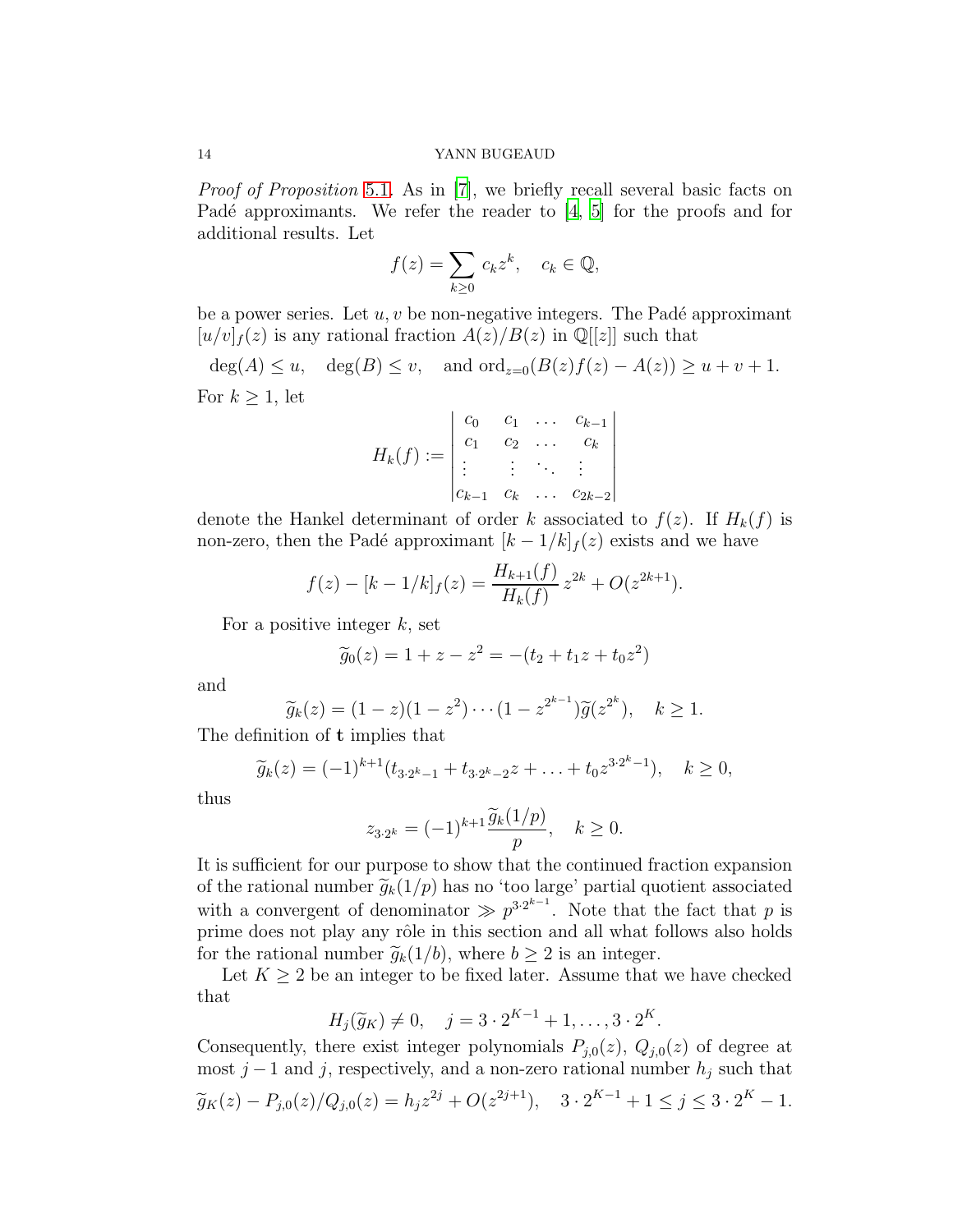The real numbers  $c_1, c_2, \ldots$  occurring below are all positive and depend only at most on  $K$  (note that the index  $j$  is bounded from above and from below in terms of  $K$ ). There exists  $c_1$  such that

(5.2) 
$$
\left| \widetilde{g}_K(z^{2^m}) - \frac{P_{j,0}(z^{2^m})}{Q_{j,0}(z^{2^m})} - h_j z^{2^{m+1}j} \right| \leq c_1 z^{2^{m+1}j + 2^m},
$$

for  $0 < z \leq 1/2$  and  $3 \cdot 2^{K-1} + 1 \leq j \leq 3 \cdot 2^{K} - 1$ . An immediate induction yields

<span id="page-14-0"></span>
$$
(1-z)(1-z^2)\cdots(1-z^{2^{m-1}})\widetilde{g}_K(z^{2^m})=\widetilde{g}_{K+m}(z).
$$

Set

$$
P_{j,m}(z) = \prod_{h=0}^{m-1} (1 - z^{2^h}) P_{j,0}(z^{2^m}), \quad Q_{j,m}(z) = Q_{j,0}(z^{2^m}).
$$

Note that  $P_{j,m}(z)/Q_{j,m}(z)$  is the Padé approximant  $[2<sup>m</sup> j - 1/2<sup>m</sup> j]_{\widetilde{g}_{K+m}}(z)$ .

By multiplying both members of  $(5.2)$  by  $(1-z)(1-z^2)\dots(1-z^{2^{m-1}})$ , we obtain

$$
\left| \widetilde{g}_{K+m}(z) - \frac{P_{j,m}(z)}{Q_{j,m}(z)} - h_j \prod_{h=0}^{m-1} (1 - z^{2^h}) z^{2^{m+1}j} \right| \le c_2 z^{2^{m+1}j + 2^m},
$$

for  $0 < z \leq 1/2$  and  $3 \cdot 2^{K-1} + 1 \leq j \leq 3 \cdot 2^{K} - 1$ .

Evaluating at  $z = 1/p$  and arguing as in [\[7](#page-22-3)], there exist an absolute, positive  $\Xi$  and an integer  $m_0$ , depending only on K, such that the inequalities

$$
(5.3) \qquad \frac{h_j \Xi}{2} p^{-2^{m+1}j} \le \left| \tilde{g}_{K+m}(1/p) - \frac{P_{j,m}(1/p)}{Q_{j,m}(1/p)} \right| \le \frac{3h_j}{2} p^{-2^{m+1}j}.
$$

hold for  $m > m_0$  and  $3 \cdot 2^{K-1} + 1 \le j \le 3 \cdot 2^{K} - 1$ .

Define the integers

<span id="page-14-2"></span><span id="page-14-1"></span>
$$
p_{j,m} = p^{2^m j} P_{j,m}(1/p), \quad q_{j,m} = p^{2^m j} Q_{j,m}(1/p).
$$

There exist  $c_3, \ldots, c_8$  such that

(5.4) 
$$
c_3 p^{2^m j} \le q_{j,m} \le c_4 p^{2^m j},
$$

(5.5) 
$$
\frac{c_5}{p^{2^{m+1}j}} \leq \left| \widetilde{g}_{K+m}(1/p) - \frac{p_{j,m}}{q_{j,m}} \right| \leq \frac{c_6}{p^{2^{m+1}j}},
$$

and, by combining  $(5.4)$  and  $(5.5)$ ,

(5.6) 
$$
\frac{c_7}{q_{j,m}^2} \le \left| \widetilde{g}_{K+m}(1/p) - \frac{p_{j,m}}{q_{j,m}} \right| \le \frac{c_8}{q_{j,m}^2},
$$

for  $m > m_0$  and  $3 \cdot 2^{K-1} + 1 \le j \le 3 \cdot 2^{K} - 1$ .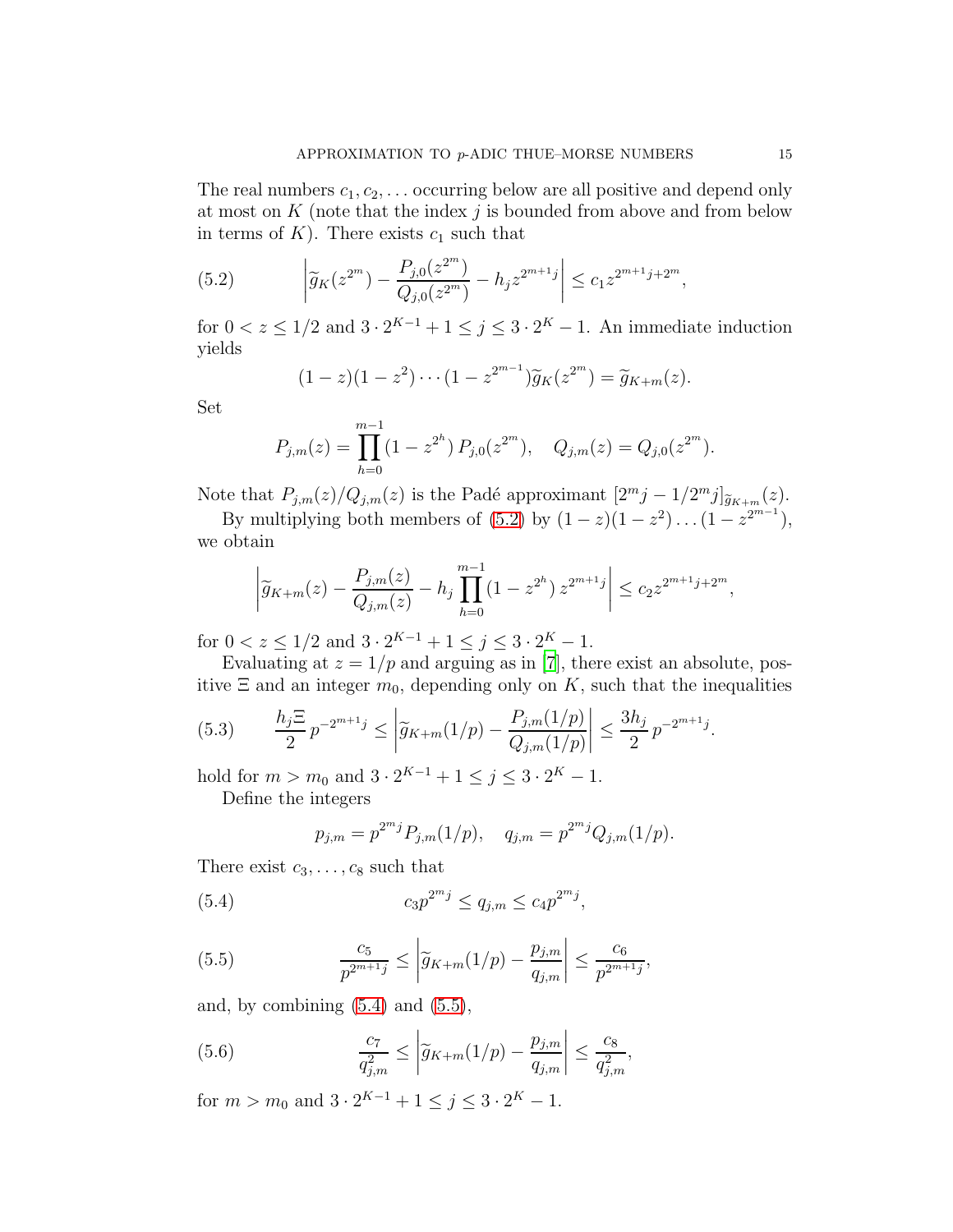Let  $r/s$  be a convergent to  $\widetilde{g}_{K+m}(1/p)$  with  $s > c_9 p^{3 \cdot 2^{K+m-1}}$ , for some absolute positive real number  $c_9$ . Assume that there is j with  $3 \cdot 2^{K-1} + 1 \le$  $j \leq 3 \cdot 2^{K} - 2$  such that

$$
q_{j,m} \le 2c_8s < q_{j+1,m}.
$$

Then,

$$
\left|\widetilde{g}_{K+m}(1/p) - \frac{r}{s}\right| \ge \left|\frac{r}{s} - \frac{\widetilde{p}_{j+1,m}}{q_{j+1,m}}\right| - \left|\widetilde{g}_{K+m}(1/p) - \frac{\widetilde{p}_{j+1,m}}{q_{j+1,m}}\right|
$$
  

$$
\ge \frac{1}{sq_{j+1,m}} - \frac{c_8}{q_{j+1,m}^2} \ge \frac{1}{2sq_{j+1,m}} \ge \frac{1}{c_{10}s^{2+1/j}},
$$

since  $q_{j+1,m} \leq c_{11} q_{j,m}^{1+1/j} \leq c_{12} s^{1+1/j}$ .

Since  $s > c_9 p^{3 \cdot 2^{K+m-1}}$ , the case  $2c_8 s \leq q_{3 \cdot 2^{K-1}+1,m}$  can be treated analogously. Furthermore, if  $2c_8s \geq q_{3.2^K-1,m}$ , then the partial quotient A associated with the convergent  $r/s$  satisfies

$$
\frac{1}{sp^{3\cdot 2^{K+m}-1}} \le \left| \tilde{g}_{K+m}(1/p) - \frac{r}{s} \right| \le \frac{1}{As^2},
$$

thus

$$
A \le \frac{p^{3 \cdot 2^{K+m}-1}}{s} \le c_{13} p^{2^m} \le c_{14} s^{1/(3 \cdot 2^{K}-1)}.
$$

This shows that, for  $m$  large enough, the second largest partial quotient of the rational number  $z_{3.2^{m+K}} = (-1)^{k+1} \widetilde{g}_{K+m}(1/p)/p$  is at most equal to  $p^{2^{m+1}\eta}$ , for  $\eta = 1/(3 \cdot 2^{K-1})$ .

An easy calculation shows that, for

$$
\widetilde{g}_2(z) = 1 - z - z^2 + z^3 + z^4 - z^5 - z^6 + z^7 - z^8 + z^9 + z^{10} - z^{11},
$$

we have  $H_2(\tilde{g}_2) = -2$ ,  $H_3(\tilde{g}_2) = \ldots = H_6(\tilde{g}_2) = 0$ ,  $H_7(\tilde{g}_2) = 64$ ,  $H_8(\tilde{g}_2) =$ 128,  $H_9(\tilde{g}_2) = -64$ ,  $H_{10}(\tilde{g}_2) = -56$ ,  $H_{11}(\tilde{g}_2) = -14$ ,  $H_{12}(\tilde{g}_2) = 1$ . Consequently, we can take  $K = 2$  in the above computation and we get  $\eta = 1/6$ , as announced.

A rapid check shows that the Hankel determinants  $H_{25}(\tilde{g}_4), \ldots, H_{48}(\tilde{g}_4)$ do not vanish, thus we can take  $K = 4$  and conclude that, for k large enough, every partial quotient  $d_{j,k}$  of  $z_{3\cdot2^k}$  with  $j > m(k)$  is at most equal to  $cp^{3 \cdot 2^{k}/24}$  for some positive constant c.

## 6. Proof of Theorem [2.1](#page-2-0)

<span id="page-15-0"></span>Recall that  $z_m$  is defined in [\(2.3\)](#page-2-3). The following statement, which partly gathers results from Sections [4](#page-10-0) and [5,](#page-12-0) is the key ingredient for the proof of Theorem [2.1.](#page-2-0)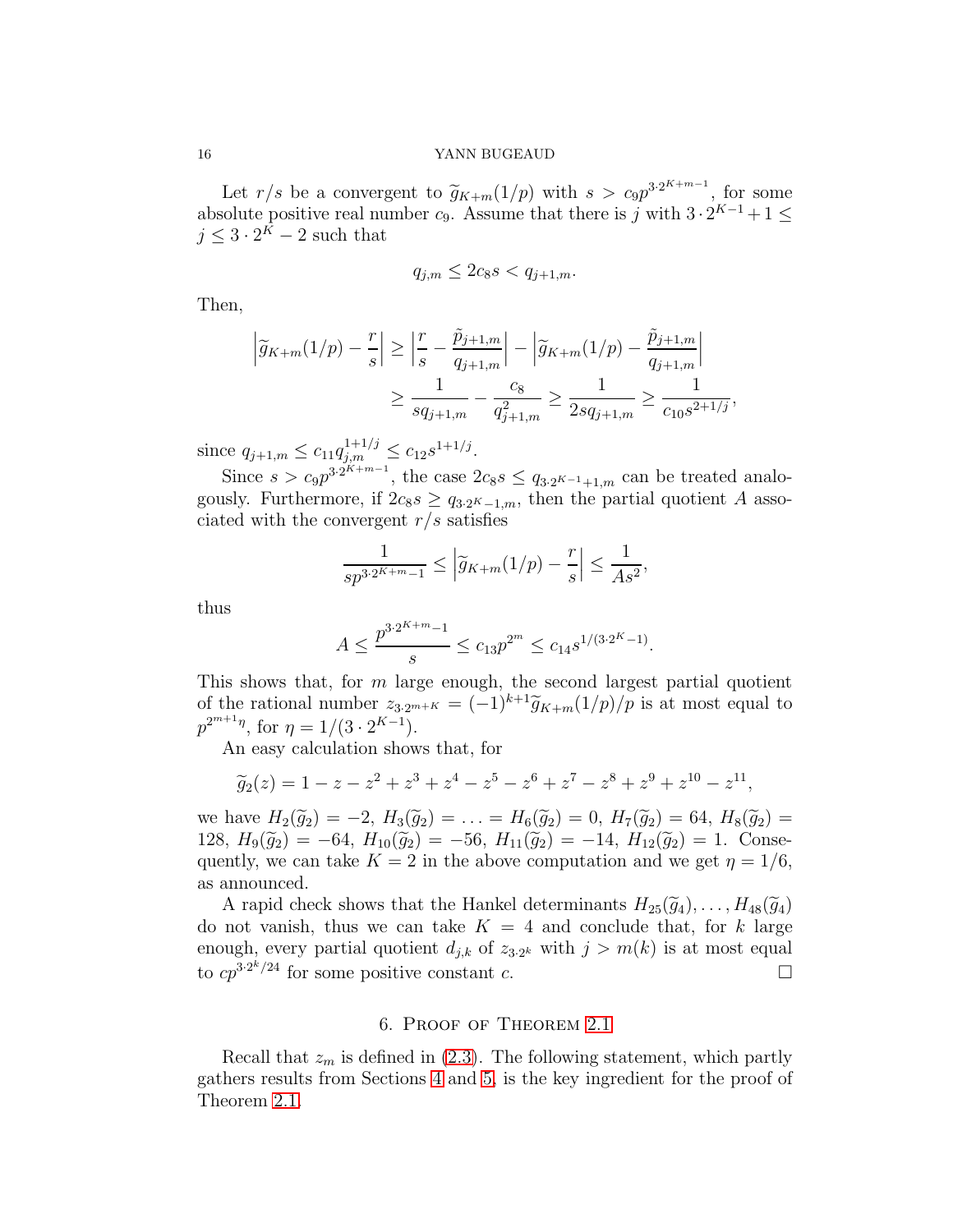<span id="page-16-1"></span>**Proposition 6.1.** For every positive real number  $\varepsilon$  and for every sufficiently large integer k, all the partial quotients of  $z_{2^k}$  are less than  $p^{\varepsilon 2^k}$ . There exists a positive real number c such that, for every positive integer k, the rational number  $z_{3\cdot2^k}$  has a partial quotient in the interval  $[c^{-1}p^{2^k}, cp^{2^k}]$ , while all its other partial quotients are less than  $cp^{2^{k-1}}$ .

The first statement of Proposition [6.1](#page-16-1) is a direct consequence of [\[8,](#page-22-4) Th. 1.1], reproduced below.

<span id="page-16-0"></span>**Theorem 6.2.** There exists a positive real number  $K$  such that, for every integer  $b \geq 2$  and every integer  $\ell \geq 2$ , the inequality

$$
\left|\prod_{h=0}^{\ell} \left(1-b^{-2^h}\right) - \frac{p}{q}\right| > \frac{1}{q^2 \exp\left(K \log b \sqrt{\log q \log \log q}\right)},
$$

holds for every rational number  $p/q$  different from  $\prod_{h=0}^{\ell} (1 - b^{-2^h}).$ 

Proof of Proposition [6.1](#page-16-1). Observe that the prefix of length 4 of t is a palindrome and that  $\tau^2(1) = 1 - 1 - 11$  and  $\tau^2(-1) = -111 - 1$  are both palindromes. Consequently, for  $k \geq 1$ , the prefix of length  $4^k$  of **t** is a palindrome and

$$
z_{4^k} = \frac{t_{4^k-1}}{p} + \frac{t_{4^k-2}}{p^2} + \ldots + \frac{t_0}{p^{4^k}}
$$
  
=  $\frac{t_0}{p} + \frac{t_1}{p^2} + \ldots + \frac{t_{4^k-1}}{p^{4^k}} = p^{-1} \prod_{h=0}^{2k-1} (1 - p^{-2^h}).$ 

Define the involution  $\sigma$  by  $\sigma(1) = -1$  and  $\sigma(-1) = 1$ . It follows from the definition of **t** that its prefix of length  $2 \cdot 4^k$  is equal to the concatenation of its prefix  $T_{4^k}$  of length  $4^k$  with  $\sigma(T_{4^k})$ . Consequently,

$$
t_{2\cdot 4^k-1} \dots t_1 t_0 = \sigma(t_0 t_1 \dots t_{2\cdot 4^k-1})
$$

is the prefix of length  $2 \cdot 4^k$  of the Thue–Morse word obtained from **t** after exchanging 1's and  $-1$ 's and we get

$$
z_{2\cdot 4^k} = -p^{-1} \prod_{h=0}^{2k} (1 - p^{-2^h}), \quad k \ge 0.
$$

The first assertion of Proposition [6.1](#page-16-1) then follows from Theorem [6.2.](#page-16-0)

The second assertion has been established in Proposition [4.1](#page-11-0) and the last one in Proposition [5.1.](#page-12-2)

Completion of the proof of Theorem [2.1](#page-2-0). The first assertion of Proposition [6.1](#page-16-1) implies that  $\hat{\eta}(\mathbf{t}) = 0$ , which, by Theorem [3.4,](#page-6-0) gives that  $\hat{\mu}^{\times}(\xi_{\mathbf{t},p}) = 2$ .

Since we have already established [\(2.1\)](#page-2-1), it only remains for us to prove [\(2.2\)](#page-2-2), that is, by the first assertion of Proposition [3.5,](#page-9-0) to show that there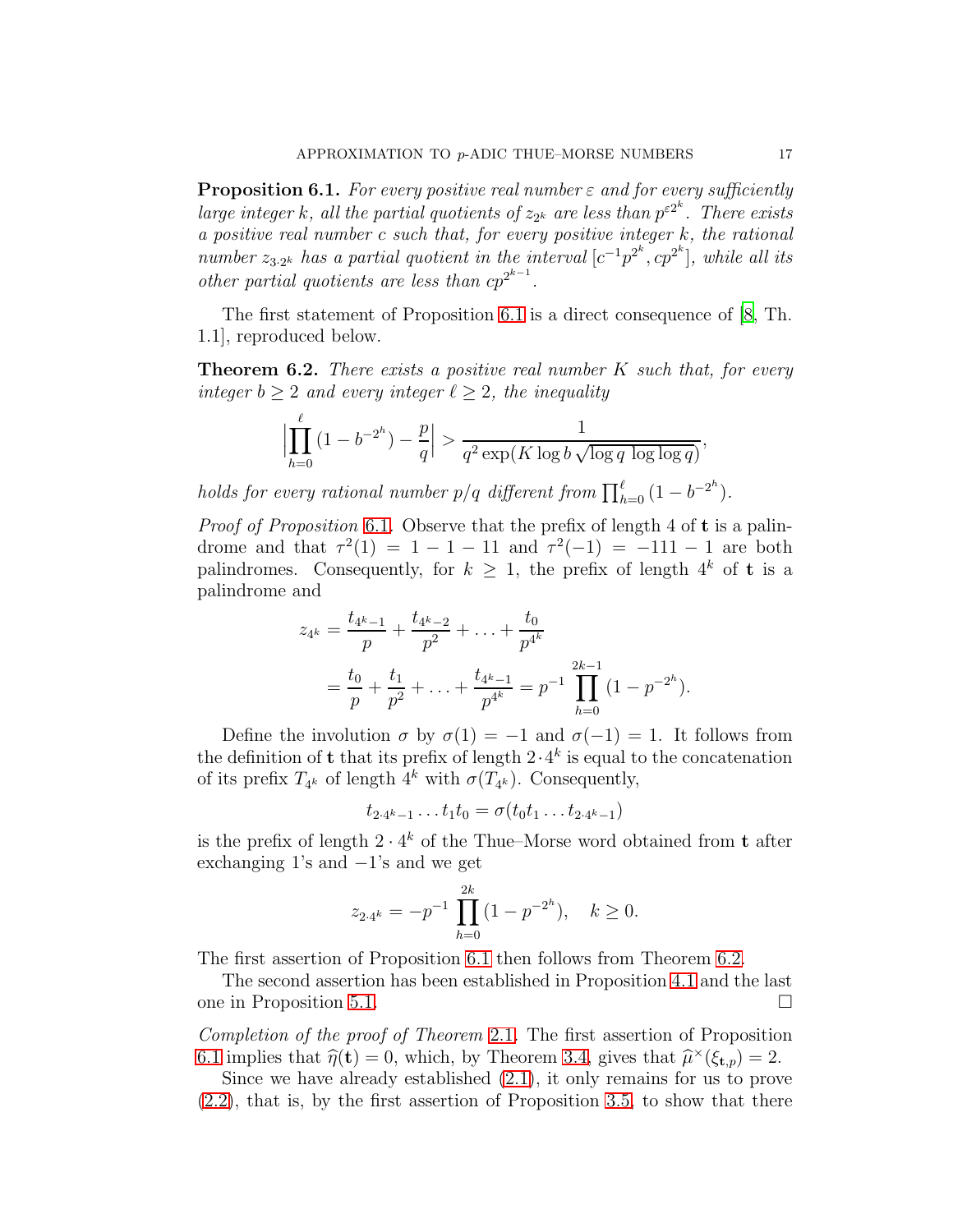exists a positive real number c such that, for every  $m \geq 1$ , all the partial quotients of  $z_m$  are less than  $cp^{m/3}$ .

By Proposition [4.1,](#page-11-0) we know that, for  $k \geq 1$ , there is a maximal partial quotient of size  $\leq p^{2^k}$  attained at the rational number  $z_{3\cdot2^k}$  or  $z_{3\cdot2^k+1}$ . It remains for us to control the partial quotients which do not derive from this maximal partial quotient. Therefore, it is sufficient to bound from above any other maximal partial quotient attained at some  $z<sub>u</sub>$  and written under the form  $p^{\eta_u u}$ .

Let  $\varepsilon$  be a small positive real number. For k large enough, all the partial quotients of  $z_{2^k}$  are  $\langle p^{\varepsilon 2^k} \rangle$  and all the partial quotients of  $z_{3\cdot 2^k}$  except the largest one are  $\langle p^{2^{k-1}+\varepsilon}$ . By Proposition [3.3](#page-6-1) applied with  $m = 2^k$  and  $n = 3 \cdot 2^{k-1}$ , we get that every  $\eta_u$  with  $2^k \le u \le 3 \cdot 2^{k-1}$  satisfies

$$
\eta_u \le \frac{3(1 + 1/6 + \varepsilon) - 2(1 - \varepsilon)}{3(1 + 1/6 + \varepsilon) + 2(1 - \varepsilon)} + o(1) \le \frac{3}{11} + 5\varepsilon + o(1),
$$

where, as below,  $o(1)$  denotes some quantity which tends to 0 as k tends to infinity. Similarly, every  $\eta_u$  with  $3 \cdot 2^{k-1} \le u \le 2^{k+1}$  satisfies

$$
\eta_u \le \frac{4(1+\varepsilon) - 3(1 - 1/6 - \varepsilon)}{3(1 - 1/6 - \varepsilon) + 4(1 + \varepsilon)} + o(1) \le \frac{3}{13} + 7\varepsilon + o(1).
$$

Taking  $\varepsilon$  small enough and k large enough, both upper bounds are less than  $3/10$ . Consequently, we have proved that, for m sufficiently large, all the partial quotients of  $z_m$  are bounded from above by some positive constant times  $p^{m/3}$ . We then apply Proposition [3.5](#page-9-0) to get  $(2.2)$  and Theorem [3.4](#page-6-0) to derive that  $\mu^{\times}(\xi_{t,p}) \leq 3$ .

As indicated above, the fact that  $\hat{\mu}^{\times}(\xi_{t,p}) = 2$  is a direct consequence of [\[8\]](#page-22-4), which is also used in the proof that  $\mu^{\times}(\xi_{t,p}) \leq 3$ . However, the latter proof can be made independent of [\[8\]](#page-22-4). Namely, by arguing as in Section [5](#page-12-0) and checking that some Hankel determinants are nonzero, we can prove that, for k large enough, every partial quotient of  $z_{2^k}$  is at most equal to  $cp^{2k/24}$  for some positive constant c. Then, we use Proposition [3.3](#page-6-1) in a similar way as above.

## <span id="page-17-0"></span>7. Rational approximation to the p-adic Fibonacci number

The Fibonacci word  $\mathbf{f} = f_1 f_2 f_3 \dots$  over  $\{0, 1\}$  is the limit of the sequence of finite words

 $0, 01, 010, 01001, \ldots,$ 

starting with 0,01, and such that, for  $n \geq 1$ , its  $(n+2)$ -th element is the concatenation of its  $(n + 1)$ -th and its *n*-th elements. We then have

 $f = 010010100100101001010...$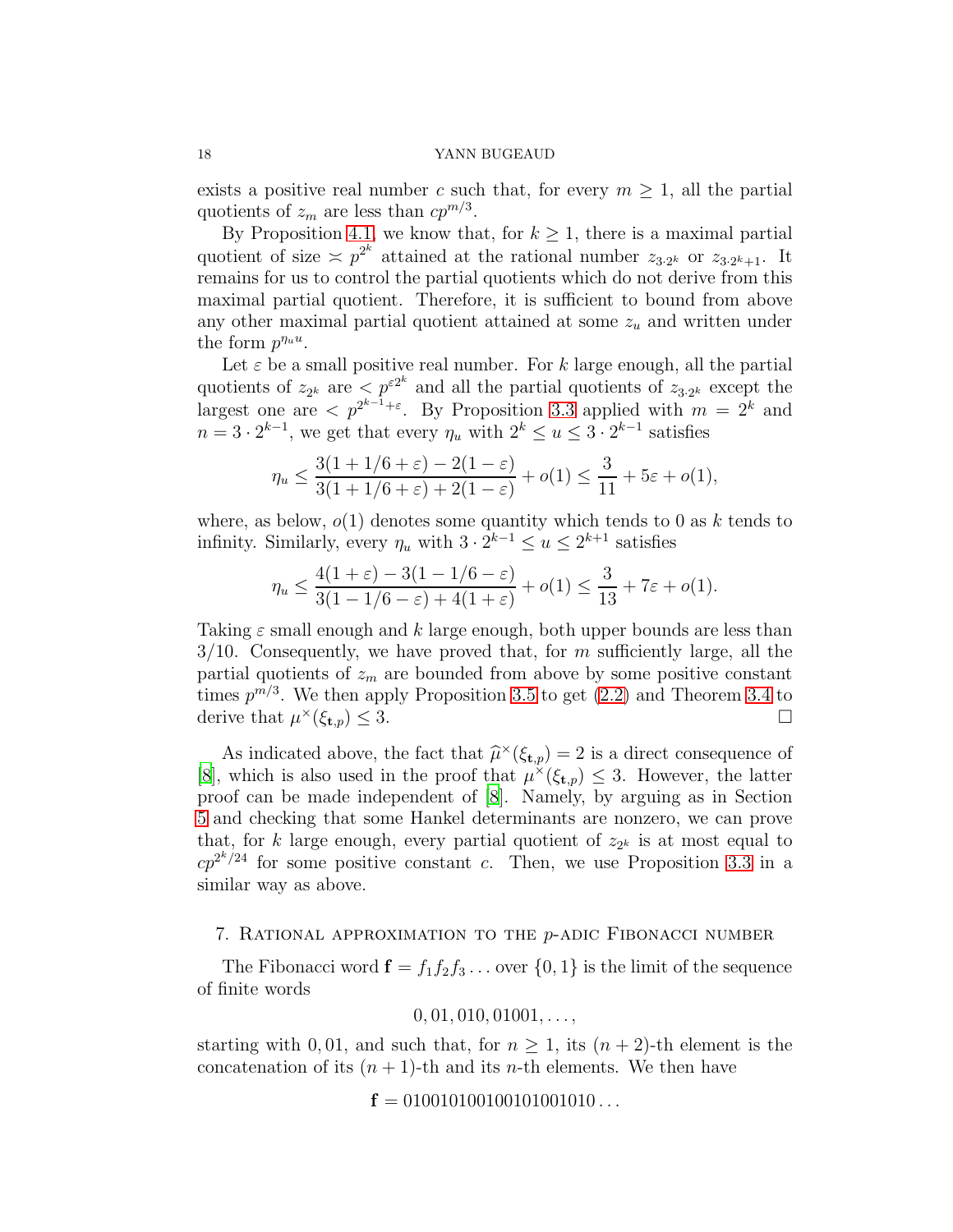Said differently, f is the fixed point of the substitution  $\varphi$  defined by  $\varphi(0)$  = 01 and  $\varphi(1) = 0$ . Note that we have

(7.1) 
$$
\varphi(f_1 \dots f_{F_n}) = f_1 \dots f_{F_{n+1}}, \quad n \ge 1,
$$

where  $(F_n)_{n\geq 0}$  denote the Fibonacci sequence defined by  $F_0 = 0, F_1 = 1$ and the recursion  $F_{n+2} = F_{n+1} + F_n$  for  $n \geq 0$ . Let

<span id="page-18-1"></span>
$$
\xi_{\mathbf{f},p} = \sum_{n\geq 1} \frac{f_n}{p^n} = \frac{1}{p^2} + \frac{1}{p^5} + \frac{1}{p^7} + \frac{1}{p^{10}} + \dots
$$

denote the p-adic number whose Hensel expansion is given by the Fibonacci word  $f$  over  $\{0, 1\}$ .

The existence of long repetitions at and near the beginning of f allows us to establish the following result. Let  $\gamma = (1 + \sqrt{5})/2$  denote the Golden Ratio.

<span id="page-18-0"></span>**Theorem 7.1.** The p-adic Fibonacci number  $\xi_{\mathbf{f},p}$  satisfies

$$
\mu(\xi_{\mathbf{f},p}) = \gamma^2, \quad \mu^\times(\xi_{\mathbf{f},p}) \ge \gamma^2 + \frac{1}{1+\gamma^2}, \quad \text{and} \quad \widehat{\mu}^\times(\xi_{\mathbf{f},p}) \ge 2 + \frac{1}{2\gamma}.
$$

To establish the lower bounds in Theorem [7.1,](#page-18-0) we use the fact that there are many repetitions in f, which yield very good rational approximations to  $\xi_{\mathbf{f},p}$ . Our key auxiliary result is the following proposition.

<span id="page-18-2"></span>**Proposition 7.2.** For  $n \geq 4$ , the word

$$
f_1 \ldots f_{F_n} f_1 \ldots f_{F_n} f_1 \ldots f_{F_{n-1}-2}
$$

of length  $F_{n+2} - 2$  is the longest common prefix of the word **f** and the word  $(f_1 \tcdot \tcdot f_{F_n})^{\infty}$ . For  $n \geq 4$ , the word

$$
f_1 \ldots f_{F_{n+1}} f_1 \ldots f_{F_n} f_1 \ldots f_{F_n} f_1 \ldots f_{F_n} f_1 \ldots f_{F_{n-1}-2}
$$

of length  $2F_{n+2} - 2$  is the longest common prefix of the word f and the word  $f_1 \ldots f_{F_{n+1}} (f_1 \ldots f_{F_n})^{\infty}$ .

Proof. This follows from [\(7.1\)](#page-18-1) by induction, after having checked, also by induction, that  $f_{F_n-2}f_{F_n-1}f_{F_n} = 001$  if  $n \geq 4$  is odd and  $f_{F_n-2}f_{F_n-1}f_{F_n} =$ 010 if  $n \geq 4$  is even. We omit the details.

*Proof of Theorem* [7.1](#page-18-0). It follows from Proposition [7.2](#page-18-2) that, for  $n \geq 1$ , there exist integers  $r_n$  and  $x_n$  such that

$$
|(p^{F_n}-1)\xi_{\mathbf{f},p}-r_n|_p \asymp_p p^{-F_{n+2}}, \quad |r_n| \asymp_p p^{F_n},
$$

and

$$
|(p^{F_n}-1)\xi_{\mathbf{f},p}-x_n|_p \approx_p p^{-2F_{n+2}}, \quad |x_n| \approx_p p^{F_{n+2}}.
$$

Setting  $y_n = p^{F_n} - 1$  for  $n \ge 1$ , we check that

$$
|r_ny_n| \asymp_p p^{2F_n}, \quad |x_ny_n| \asymp_p p^{F_{n+2}+F_n}, \quad n \ge 1.
$$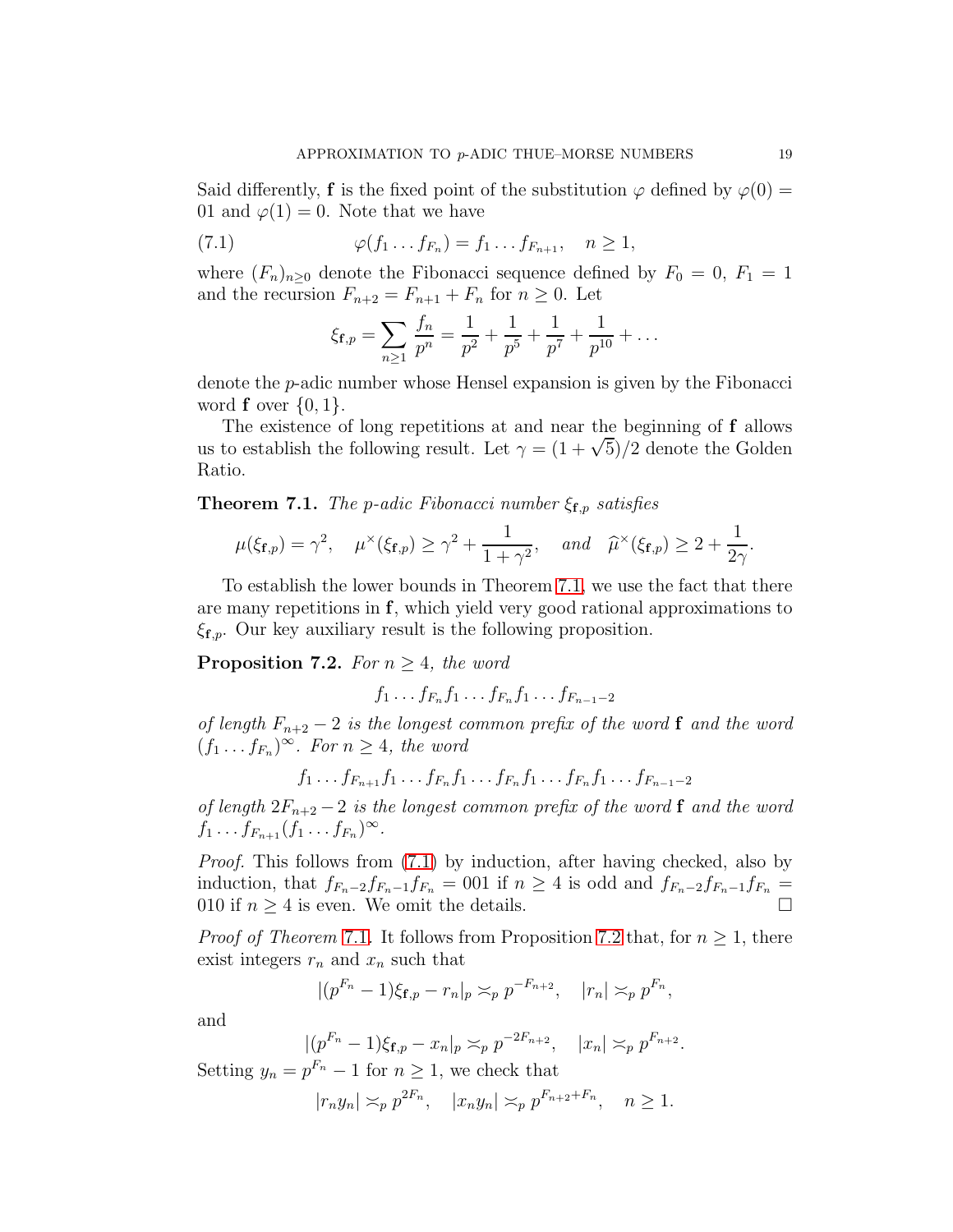Since  $F_{n+1} = \gamma F_n + o(1)$ , this gives

$$
\mu(\xi_{\mathbf{f},p}) \ge \gamma^2
$$
,  $\mu^{\times}(\xi_{\mathbf{f},p}) \ge \frac{4\gamma^2}{1+\gamma^2} = \gamma^2 + \frac{1}{1+\gamma^2}$ .

By using triangle inequalities, it is easy to show that

$$
\mu(\xi_{\mathbf{f},p})=\gamma^2,
$$

we omit the details. However, triangle inequalities are useless when we consider the multiplicative exponent.

Let us now consider the point of view developed in Section [3](#page-3-1) and work with the rational numbers

$$
w_m = w_{m,p} = \frac{f_m}{p} + \frac{f_{m-1}}{p^2} + \ldots + \frac{f_1}{p^m}, \quad m \ge 1.
$$

It follows from Proposition [7.2](#page-18-2) that, for  $n \geq 5$ , there exist integers  $\widetilde{r}_n$  and  $\widetilde{x}_n$  such that

$$
\left| w_{F_{n+2}-2} - \frac{\widetilde{r}_n}{p^{F_n} - 1} \right| \asymp_p p^{-2F_n - F_{n-1}}
$$

and

$$
\left| w_{2F_{n+2}-2} - \frac{\widetilde{x}_n}{p^{F_n} - 1} \right| \asymp_p p^{-3F_n - F_{n-1}}
$$

.

This implies, respectively, that  $w_{F_{n+2}-2}$  has a partial quotient  $\asymp_p p^{F_{n-1}}$  and that  $w_{2F_{n+2}-2}$  has a partial quotient  $\asymp_p p^{F_n+F_{n-1}} \asymp_p p^{F_{n+1}}$ .

We apply Proposition [3.3](#page-6-1) and use the fact that  $F_n = \gamma^n / \sqrt{5} + o(1)$ .

Let u be an integer with  $2F_n - 2 \le u \le 2F_{n+1} - 2$ . By Proposition [3.3,](#page-6-1) if  $u \leq F_{n+2} - 2$ , then the rational number  $w_u$  has a partial quotient  $p^{\eta_u u}$  with

$$
\eta_u \ge \frac{2\gamma^n (1 + 1/(2\gamma)) - \gamma^{n+2} (1 - \gamma^{-3})}{2\gamma^n (1 + 1/(2\gamma)) + \gamma^{n+2} (1 - \gamma^{-3})} + o(1)
$$
  
= 
$$
\frac{2\gamma + 1 - (\gamma^3 - 1)}{2\gamma + 1 + (\gamma^3 - 1)} + o(1) = \frac{1}{4\gamma + 1} + o(1).
$$

By Proposition [3.3,](#page-6-1) if  $u \geq F_{n+2} - 2$ , then the rational number  $w_u$  has a partial quotient  $p^{n_u}$  with

$$
\eta_u \ge \frac{\gamma^{n+2} (1 + \gamma^{-3}) - 2\gamma^{n+1} (1 - 1/(2\gamma))}{\gamma^{n+2} (1 + \gamma^{-3}) + 2\gamma^{n+1} (1 - 1/(2\gamma))} + o(1)
$$
  
= 
$$
\frac{\gamma^3 + 1 - (2\gamma^2 - \gamma)}{\gamma^3 + 1 + (2\gamma^2 - \gamma)} + o(1) = \frac{\gamma}{3\gamma^2 + 1} + o(1).
$$

Since the second lower bound is larger than the first one, we deduce from Theorem [3.4](#page-6-0) that

$$
\widehat{\mu}^{\times}(\xi_{\mathbf{f},p}) \ge \frac{2}{1 - 1/(4\gamma + 1)} = \frac{8\gamma + 2}{4\gamma} = 2 + \frac{1}{2\gamma}.
$$

This completes the proof of the theorem.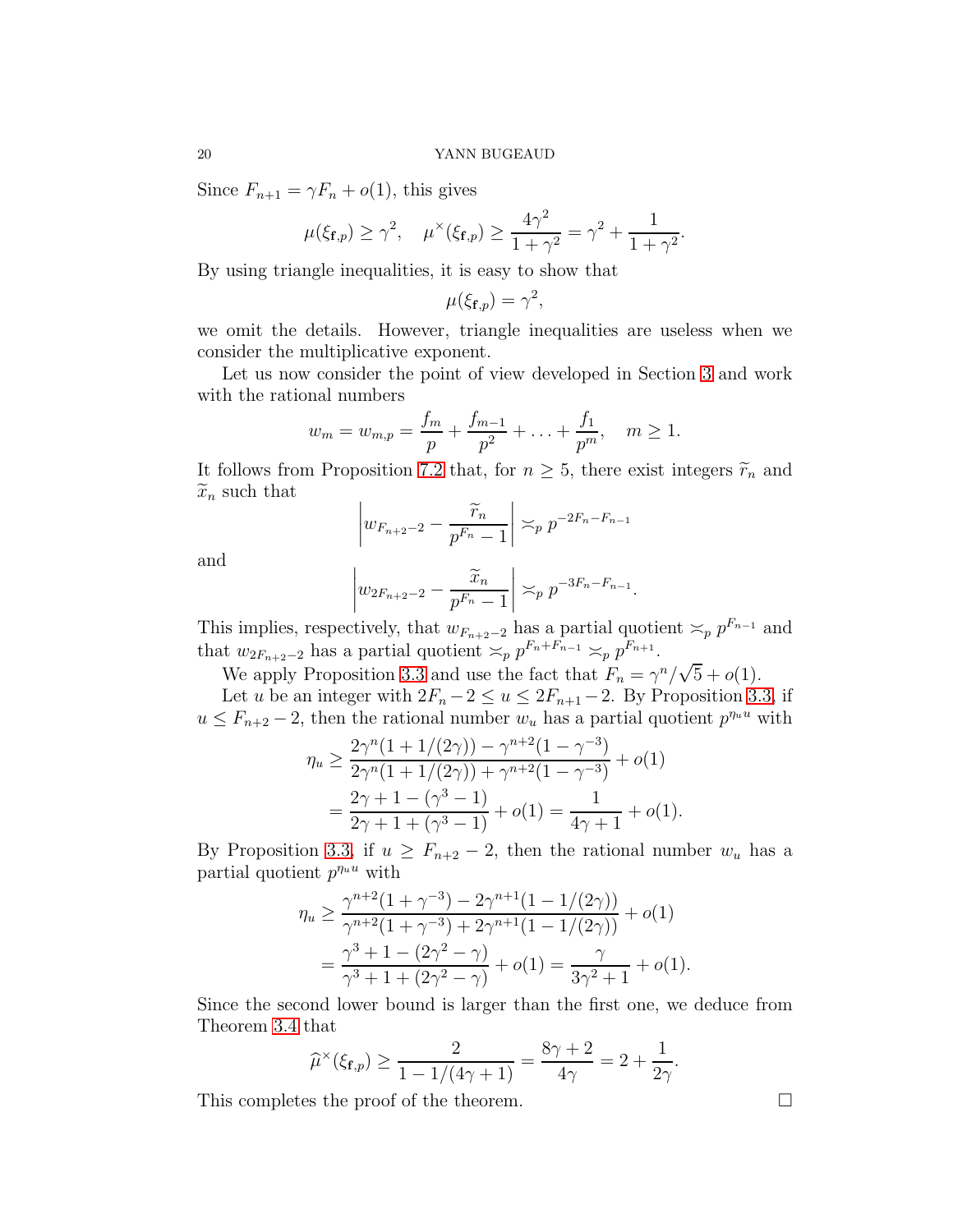Presumably, both inequalities in Theorem [7.1](#page-18-0) are indeed equalities. This is the case if we restrict our attention to the approximations  $|b\xi_{\mathbf{f},p} - a|_p$ , with  $|b| \leq |a|$ . However, we do not see how to handle the approximations  $|b\xi_{\mathbf{f},p}-a|_p$ , with  $|b|>|a|$ . To establish the lower bounds in Theorem [7.1,](#page-18-0) we have used the very good rational approximations to the rational numbers  $w_m$  coming from the repetitions in the prefix of length m of f. But this allows us only to find approximations of denominator at most  $p^{m/2}$ . A way to handle the approximations  $|b\xi_{\mathbf{f},p} - a|_p$  with  $|b| > |a|$  would be to look at the expansion of  $1/\xi_{\mathbf{f},p}$  and hope to see repetitions in it. But we have no information on it.

Numerical experiments suggest that no  $w_m$  has a very large partial quotient associated with a convergent of denominator greater than  $p^{m/2}$ , but this seems difficult to prove.

### 8. Additional remarks

Let us briefly sketch how Theorem [3.4](#page-6-0) can be used to reprove some of the results of [\[10](#page-23-0)].

Let p be a prime number and  $\mathbf{c} = (c_k)_{k>0}$  be a sequence of elements of  $\{0, 1, \ldots, p-1\}$ . As in Section [3,](#page-3-1) write

$$
x_m = \frac{c_0}{p^m} + \frac{c_1}{p^{m-1}} + \ldots + \frac{c_{m-1}}{p}, \quad m \ge 1.
$$

Assume that  $\eta(c) > 0$ . Let m be such that  $x_m$  has a partial quotient  $\approx p^{\eta m}$ , for some positive  $\eta$  close to  $\eta(c)$ . Then, the other partial quotients of  $x_m$  are  $\ll p^{(1-\eta)m}$ . By the analysis made in Section [3,](#page-3-1) for any positive integer h less than  $\eta m$ , the rational number  $x_{m+h}$  has a partial quotient  $\approx p^{nm-h}$ , while its other partial quotients are  $\ll p^{(1-\eta)m+h}$ . In particular, for  $h = \lfloor (2\eta - 1)m/2 \rfloor$ , all the partial quotients of  $x_{m+h}$  are  $\ll p^{m/2}$ , giving that

$$
\widehat{\eta}(\mathbf{c}) \le \frac{m}{2(m+h)} \le \frac{1}{2\eta + 1}.
$$

We conclude that

(8.1) 
$$
\widehat{\eta}(\mathbf{c}) \leq \frac{1}{2\eta(\mathbf{c})+1}.
$$

By Theorem [3.4,](#page-6-0) this gives

$$
1 - \frac{2}{\widehat{\mu}^{\times}(\xi)} \le \frac{\mu^{\times}(\xi)}{3\mu^{\times}(\xi) - 4}, \quad \text{that is,} \quad \widehat{\mu}^{\times}(\xi) \le 3 + \frac{2}{\mu^{\times}(\xi) - 2},
$$

and we recover the first inequality of [\[10,](#page-23-0) Theorem 3.1].

We can also recover the upper bound given in [\(1.5\)](#page-1-2). In view of Theorem [3.4,](#page-6-0) it is equivalent to prove that  $\hat{\eta}(\mathbf{c}) \leq 1/\sqrt{5}$  always hold. The strategy is the following. For  $m \geq 1$ , define  $\eta_m$  in such a way that  $p^{m_m}$  is the largest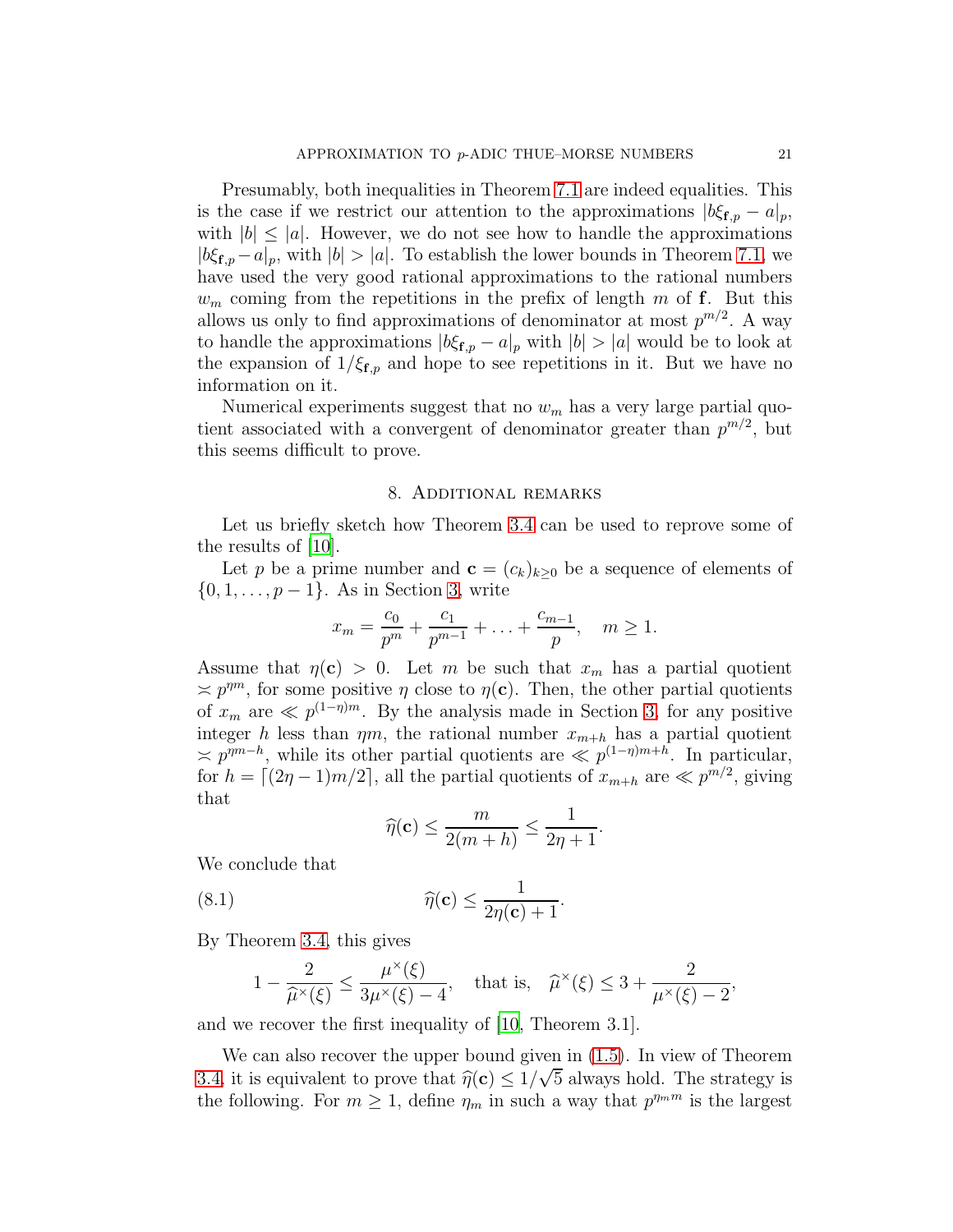partial quotient of  $x_m$ . We take a local maximum  $\alpha$  of the function  $m \mapsto \eta_m$ and we consider the previous local maximum and the next one.

For simplicity, we ignore the integral parts. Let  $\alpha, \beta, \gamma, \delta, \varepsilon$  and m be such that

- **\***  $x_m$  has partial quotients  $r_m ≳ p^{\alpha m}$ ,  $\approx p^{\beta m}$ , and  $\approx p^{\varepsilon m}$ ;
- \*  $x_{(1+\gamma)m}$  has partial quotients  $\approx p^{(\alpha-\gamma)m}$ ,  $\approx p^{(\beta+\gamma)m}$ ;
- <sup>\*</sup>  $x_{(1-\delta)m}$  has partial quotients  $\asymp p^{(\alpha-\delta)m}$ ,  $\asymp p^{(\beta-\delta)m}$ , and  $\asymp p^{(\delta+\varepsilon)m}$ .

We assume that  $x_m$  has a maximal partial quotient  $r_m \approx p^{\alpha m}$  and that  $\alpha$ is arbitrarily close to  $\eta(c)$ . We discuss the size of the largest partial quotients of  $x_{(1+\gamma)m}$  and  $x_{(1-\delta)m}$ . Since  $r_m$  is assumed to be maximal, they have partial quotients  $\asymp r_m p^{-\gamma m} \asymp p^{(\alpha-\gamma)m}$  and  $\asymp r_m p^{-\delta m} \asymp p^{(\alpha-\delta)m}$ , respectively.

Clearly, we have  $0 \leq \varepsilon \leq 1 - \alpha - \beta$ . To bound  $\hat{\eta}(\mathbf{c})$  from above, we choose  $\gamma$  in such a way that the two largest partial quotients of  $x_{(1+\gamma)m}$  are equal, that is, such that  $\alpha - \gamma = \beta + \gamma$  holds. Thus, we take  $\gamma = (\alpha - \beta)/2$ and get the bound

$$
\widehat{\eta}(\mathbf{c}) \le \frac{\alpha + \beta}{2(1 + \gamma)} = \frac{\alpha + \beta}{2 + \alpha - \beta}.
$$

Likewise, we choose  $\delta$  in such a way that the two largest partial quotients of  $x_{(1-\delta)m}$  are equal, that is, such that  $\alpha - \delta = \delta + \varepsilon$ . Thus, we take  $\delta = (\alpha - \varepsilon)/2$  and get the bound

$$
\widehat{\eta}(\mathbf{c}) \le \frac{\alpha + \varepsilon}{2(1 - \delta)} = \frac{\alpha + \varepsilon}{2 - \alpha + \varepsilon}.
$$

Since  $\beta \leq 1 - \alpha - \varepsilon$ , we have established that

$$
\widehat{\eta}(\mathbf{c}) \le \min\left\{\frac{\alpha+\varepsilon}{2-\alpha+\varepsilon}, \frac{1-\varepsilon}{2\alpha+1+\varepsilon}\right\}.
$$

The right-hand side quantity in the minimum is at most equal to  $1/\sqrt{5}$ when  $\alpha$  is greater than or equal to  $(\sqrt{5}-1)/2$ . The left-hand side quantity in the minimum is greater than  $1/\sqrt{5}$  if

$$
\varepsilon > \frac{2 - (1 + \sqrt{5})\alpha}{\sqrt{5} - 1}.
$$

Under this assumption, the right-hand side quantity in the minimum is

$$
< \frac{\sqrt{5} - 3 + (1 + \sqrt{5})\alpha}{(2\alpha + 1)(\sqrt{5} - 1) + 2 - (1 + \sqrt{5})\alpha} = \frac{\alpha + 2 - \sqrt{5}}{(2 - \sqrt{5})\alpha + 1} \le \frac{1}{\sqrt{5}},
$$

for  $\alpha \le (\sqrt{5}-1)/2$ .

This gives  $\hat{\eta}(\mathbf{c}) \le 1/\sqrt{5}$  in all cases and, by Theorem [3.4,](#page-6-0) we recover the upper bound

$$
\widehat{\mu}^{\times}(\xi) \le \frac{5+\sqrt{5}}{2},
$$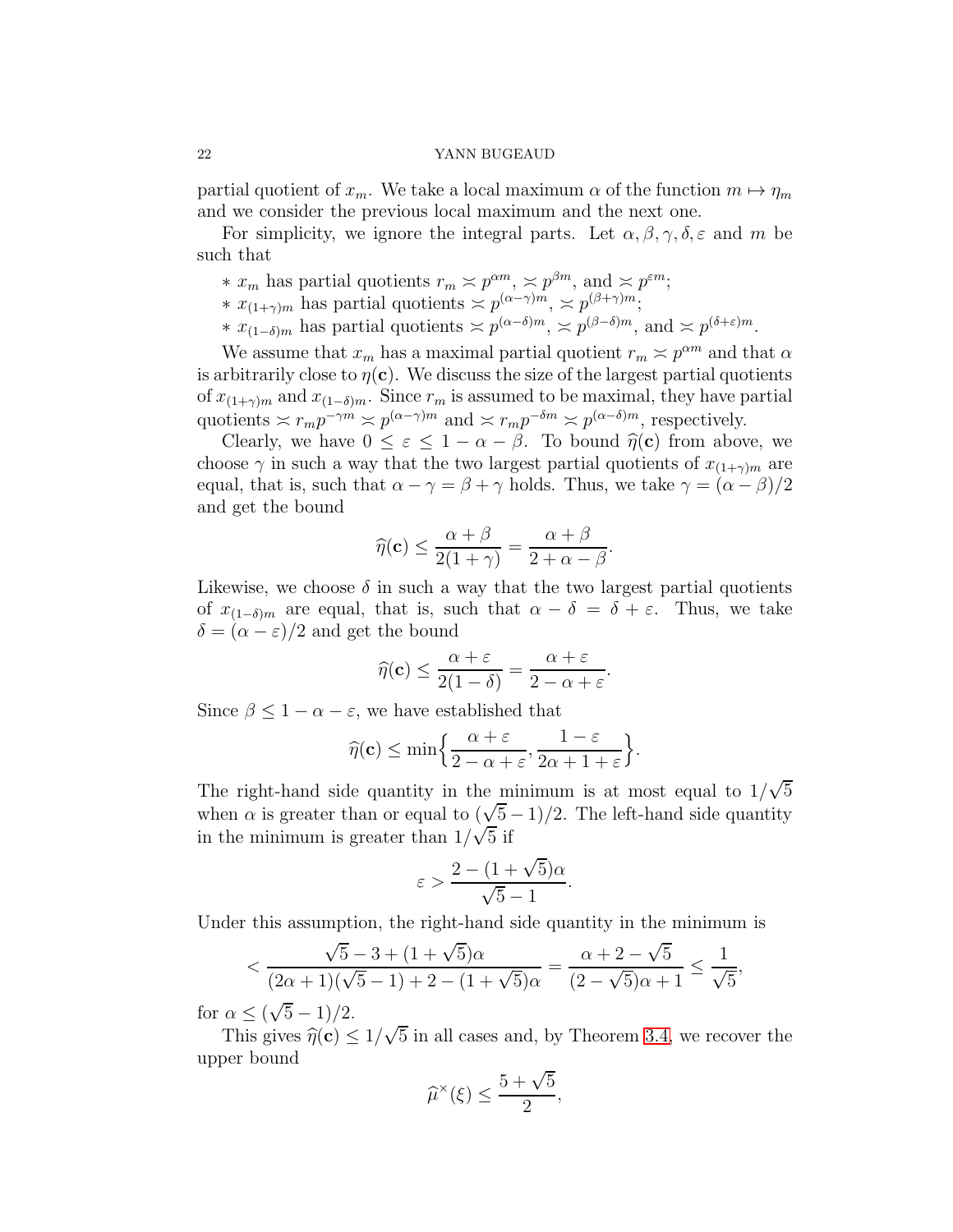established in [\[10,](#page-23-0) Theorem 3.1]. Our approach also shows that if  $\hat{\eta}(\mathbf{c}) =$  $1/\sqrt{5}$ , then  $\eta(\mathbf{c}) = (\sqrt{5} - 1)/2$ , which, by Theorem [3.4,](#page-6-0) corresponds to  $\mu^{\times}(\xi) = 3 + \sqrt{5}$ , as in [\[10\]](#page-23-0).

We conclude with an open question.

**Problem 8.1.** Let  $b \geq 2$  be an integer. Do there exist a bounded sequence of integers  $\mathbf{c} = (c_k)_{k>0}$ , an infinite set M of positive integers, and a positive integer C such that all the rational numbers

$$
x_m = \frac{c_0}{b^m} + \frac{c_1}{b^{m-1}} + \ldots + \frac{c_{m-1}}{b}, \quad m \in \mathcal{M},
$$

have their partial quotients bounded from above by  $C$ ?

For a given prime number  $p$ , this is a weaker question than the existence of a *p*-adic number  $\xi$  such that

$$
\inf_{a,b\neq 0} |ab| \cdot |b\xi - a|_{p} > 0,
$$

which, by [\[1](#page-22-0), Theorem 3], is equivalent to the existence of a sequence of integers  $(c_k)_{k>0}$  in  $\{0, 1, \ldots, p-1\}$  and a positive integer C such that all the rational numbers

$$
x_m = \frac{c_0}{b^m} + \frac{c_1}{b^{m-1}} + \ldots + \frac{c_{m-1}}{b}, \quad m \ge 1,
$$

have their partial quotients bounded from above by C.

### **REFERENCES**

- <span id="page-22-0"></span>[1] D. Badziahin and Y. Bugeaud, Multiplicative p-adic approximation, Michigan Math. J. To appear.
- <span id="page-22-1"></span>[2] D. Badziahin and E. Zorin, *Thue–Morse constant is not badly approx*imable, Int. Math. Res. Not. 19 (2015), 9618–9637.
- <span id="page-22-2"></span>[3] D. Badziahin and E. Zorin, On the irrationality measure of the Thue– Morse constant, Math. Proc. Cambridge Philos. Soc. 168 (2020), 455– 472.
- <span id="page-22-6"></span>[4] G. A. Jr. Baker and P. Graves-Morris, Padé approximants. Second edition. Encyclopedia of Mathematics and its Applications, 59. Cambridge University Press, Cambridge, 1996. xiv+746 pp.
- <span id="page-22-7"></span>[5] C. Brezinski, Padé-type approximation and general orthogonal polynomials. Birkhäuser Verlag, 1980.
- <span id="page-22-5"></span>[6] Y. Bugeaud, Approximation by algebraic numbers, Cambridge Tracts in Mathematics, Cambridge, 2004.
- <span id="page-22-3"></span>[7] Y. Bugeaud, On the rational approximation to the Thue–Morse–Mahler numbers, Ann. Inst. Fourier (Grenoble) 61 (2011), 2065–2076.
- <span id="page-22-4"></span>[8] Y. Bugeaud and G. Han, On the rational approximation to Thue–Morse rational numbers. Preprint, [arXiv:2108.13287.](http://arxiv.org/abs/2108.13287)